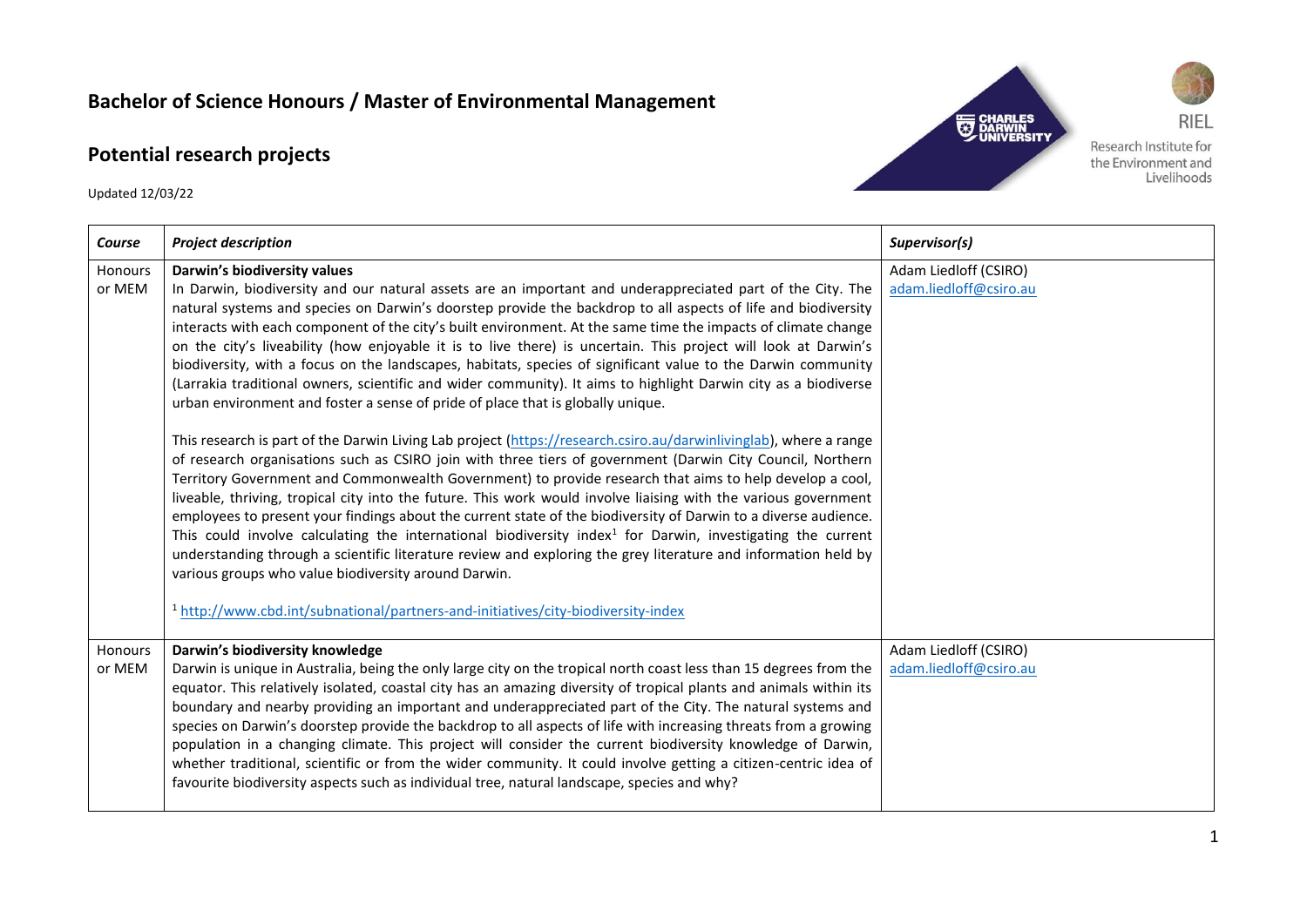| Course         | <b>Project description</b>                                                                                                                                                                                                                                                                                                                                                                                                                                                                                                                                                                                                                                                                                                                                                                                                                                                                                                                                                      | Supervisor(s)                                                    |
|----------------|---------------------------------------------------------------------------------------------------------------------------------------------------------------------------------------------------------------------------------------------------------------------------------------------------------------------------------------------------------------------------------------------------------------------------------------------------------------------------------------------------------------------------------------------------------------------------------------------------------------------------------------------------------------------------------------------------------------------------------------------------------------------------------------------------------------------------------------------------------------------------------------------------------------------------------------------------------------------------------|------------------------------------------------------------------|
|                | This research is part of the Darwin Living Lab project (https://research.csiro.au/darwinlivinglab), where a range<br>of research organisations such as CSIRO join with three tiers of government (Darwin City Council, Northern<br>Territory Government and Commonwealth Government) to provide research that aims to help develop a cool,<br>liveable, thriving, tropical city into the future. This work would involve liaising with the various government<br>employees to present your findings about the current state of the biodiversity of Darwin to a diverse audience.<br>This could develop online means of recording this knowledge, so it is available to the community and<br>acknowledging those who hold valuable information about the past and change through time to be best<br>prepared for the future. A measure of the involvement of citizens in biodiversity related activity and private<br>scientific research will help understand community values. |                                                                  |
| <b>Honours</b> | Microbial processes in high-rate algal systems for wastewater remediation<br>Leanyer-Sanderson waste stabilisation ponds (LSWSP), Darwin's largest treatment ponds, use a natural, cost<br>effective form of treatment which relies on sunlight. A small-scale set up of a new treatment technology<br>involving a high-rate anaerobic digestor and high-rate algal ponds (HRAPs) will be fitted to LSWSP in 2020 and<br>monitored for performance.                                                                                                                                                                                                                                                                                                                                                                                                                                                                                                                             | Anna Padovan (RIEL)<br>anna.padovan@cdu.edu.au<br>(08) 8946 6555 |
|                | The aim of this Honours project will be to use high throughput sequencing technology to identify microbial<br>communities and key taxa within the anaerobic digesters and HRAPs and track how the communities change<br>over space and time. The results from this work will identify key bacterial communities that are associated with<br>each of the key process operations of the integrated system. Water chemistry parameters will also be<br>undertaken at all microbial sampling points allowing the chemical remediation of the wastewater to be followed<br>through the treatment process and to better understand the relationship between water chemistry and<br>microbial communities.                                                                                                                                                                                                                                                                             |                                                                  |
|                | The CRC-P project 'transforming regional treatment in Australia with robust technology' aims to revolutionise<br>rural and regional wastewater treatment in Australia. The integrated low-cost microalgae-based treatment<br>solution will transform inefficient sewage treatment ponds into self-contained environmental assets benefitting<br>regional communities. It has strong market potential worldwide due to the ability to retrofit existing assets. This<br>integrated technology will recover water and valuable nutrients suitable for local agricultural uses, with minimal<br>odour and greenhouse emissions.                                                                                                                                                                                                                                                                                                                                                    |                                                                  |
|                | Necessary skills or knowledge: Molecular techniques (DNA extractions, gel electrophoresis, PCR, qPCR);<br>understanding of and ability to work with biohazards; well-organized; ability to coordinate and communicate<br>effectively with multiple organisations.<br>This project comes with a \$4,000 stipend from Power and Water Corporation.                                                                                                                                                                                                                                                                                                                                                                                                                                                                                                                                                                                                                                |                                                                  |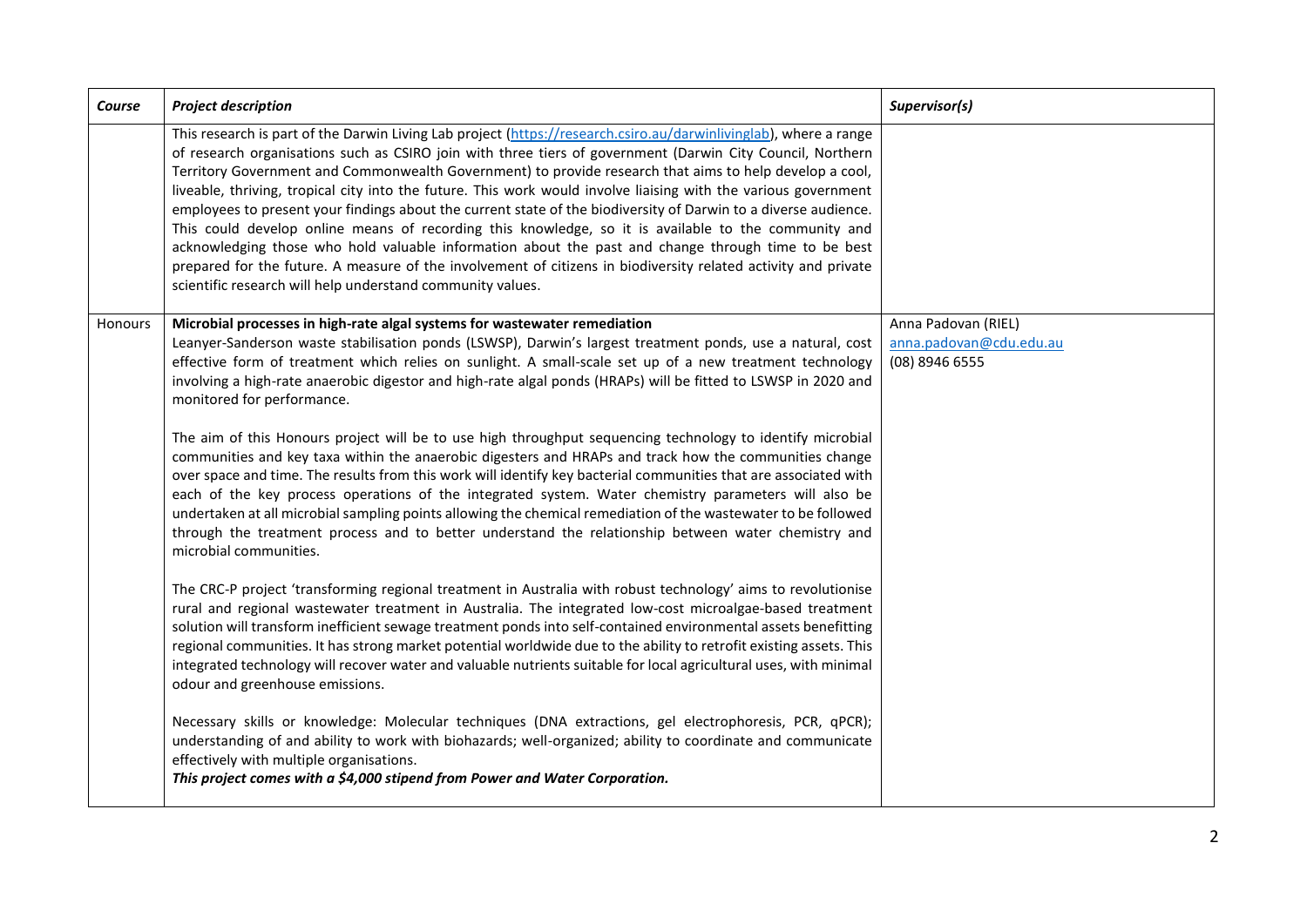| Course            | <b>Project description</b>                                                                                                                                                                                                                                                                                                                                                                                                                                                                                                                                                                                                                                                                                                                                                                                                                                                                                                                                                                                                                                                                                                                                                                                                                                                                                                                                                                                      | Supervisor(s)                                                                                                                   |
|-------------------|-----------------------------------------------------------------------------------------------------------------------------------------------------------------------------------------------------------------------------------------------------------------------------------------------------------------------------------------------------------------------------------------------------------------------------------------------------------------------------------------------------------------------------------------------------------------------------------------------------------------------------------------------------------------------------------------------------------------------------------------------------------------------------------------------------------------------------------------------------------------------------------------------------------------------------------------------------------------------------------------------------------------------------------------------------------------------------------------------------------------------------------------------------------------------------------------------------------------------------------------------------------------------------------------------------------------------------------------------------------------------------------------------------------------|---------------------------------------------------------------------------------------------------------------------------------|
| Honours           | Analysis of microbial biofloc communities used in the culture of the red-legged banana prawn<br>Seafood grown through aquaculture has grown by over 500% in the past 30 years and is now equivalent to<br>seafood obtained through wild catch which has remained almost static since 1990. Done sustainably,<br>aquaculture has great potential to continue to increase and provide valuable protein for the world's population.<br>Approximately half the nutrient in feed is not assimilated by fish or crustaceans fed a formulated diet. The next<br>big step in sustainable production is to expand on systems that can recapture and assimilate "waste" from<br>cultured species.<br>Biofloc is a culture system whereby unassimilated nutrients are recaptured in microbial biomass through the<br>addition of a carbon source, such as sugar. The microbes create an aggregate, that becomes ecologically diverse<br>including bacteria, fungi, protozoans and other zooplankton species that can be eaten by cultured prawns. This<br>is an exciting process as it has the potential to dramatically reduce feed requirements, reduce the requirement<br>for water exchange, reduce the need to discharge waste nutrient, and allows a move to intensive controlled<br>indoor production system that can be situated close to consumer markets. These represent key improvements<br>in sustainability. | Anna Padovan (RIEL)<br>anna.padovan@cdu.edu.au<br>(08) 8946 6555<br>Morris Pizzutto (Aquaculture)<br>morris.pizzutto@cdu.edu.au |
|                   | We are seeking interested candidates to study the composition of biofloc microbial communities through e-DNA<br>technology, and investigate the nutritional value of biofloc at different time points used in the culture of the<br>red-legged banana prawn.                                                                                                                                                                                                                                                                                                                                                                                                                                                                                                                                                                                                                                                                                                                                                                                                                                                                                                                                                                                                                                                                                                                                                    |                                                                                                                                 |
| Honours<br>or MEM | Do the small mammals of the high-rainfall tropical savannas qualify as a Threatened Ecological Community<br>under the EPBC Act?<br>Small mammals have undergone a dramatic decline in the high-rainfall savannas of northern Australia in recent<br>decades. Many species that were once common and widespread have disappeared from much of their former<br>ranges, and are now listed as threatened under Australia's Environment Protection and Biodiversity Conservation<br>Act 1999 (EPBC Act). In addition to listing individual species as threatened, the EPBC Act recognises Threatened<br>Ecological Communities, however in the vast majority of cases these are plant-focussed communities; there are<br>very few listed animal communities.<br>The purpose of this desktop-based project is to assess whether the small mammals of the high-rainfall tropical<br>savannas qualify as a Threatened Ecological Community under the EPBC Act. This will involve analysing existing<br>datasets to assess the validity of the community itself, and to assess the extent to which the community is<br>threatened. The outcomes of the research could potentially form the basis of a public nomination of the<br>mammal community as a Threatened Ecological Community under the EPBC Act.                                                                                                             | <b>Brett Murphy (RIEL)</b><br>brett.murphy@cdu.edu.au                                                                           |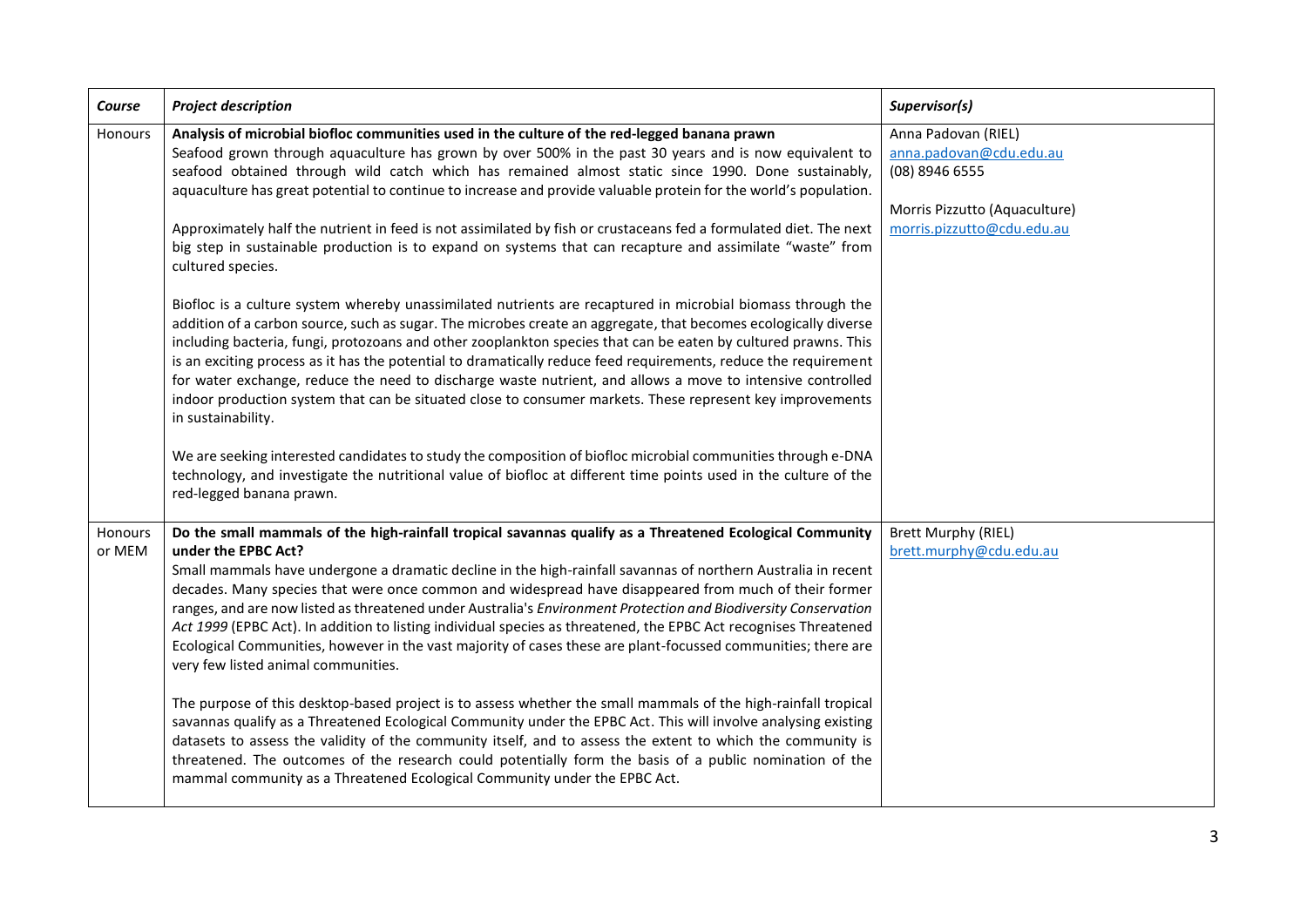| Course            | <b>Project description</b>                                                                                                                                                                                                                                                                                                                                                                                                                                                                                                                                                                                                                                                                                                                                                                                                                                                                                                                                                                                                                                                                                                                                                                                                                                                                                                     | Supervisor(s)                                                                                                                                                      |
|-------------------|--------------------------------------------------------------------------------------------------------------------------------------------------------------------------------------------------------------------------------------------------------------------------------------------------------------------------------------------------------------------------------------------------------------------------------------------------------------------------------------------------------------------------------------------------------------------------------------------------------------------------------------------------------------------------------------------------------------------------------------------------------------------------------------------------------------------------------------------------------------------------------------------------------------------------------------------------------------------------------------------------------------------------------------------------------------------------------------------------------------------------------------------------------------------------------------------------------------------------------------------------------------------------------------------------------------------------------|--------------------------------------------------------------------------------------------------------------------------------------------------------------------|
| Honours           | Using stable isotopes to assess the sources of tree water uptake<br>An important question in ecohydrology is related to the origin of water that is extracted by trees. In tropical<br>regions subject to high rainfall seasonality, some trees may be reliant on perennial groundwater supplies during<br>the dry season. But the prevalence and magnitude of groundwater uptake by trees is often unclear. Accurately<br>assessing the use of groundwater by trees is essential for the evaluation of ecosystem health and vulnerability<br>to aquifer disturbance.<br>The aim of this project is to characterise and map the groundwater dependency of tree communities around<br>Elsey National Park, an area of significant groundwater discharge to the Roper River. Remote sensing studies<br>suggest that the entire area is dependent on groundwater, with evapotranspiration rates in excess of rainfall.<br>However, a finer understanding of the sources of tree water uptake is lacking. The project will involve the use<br>of stable isotopes of water as tracers of tree water sourcing. The isotopic composition of potential tree water<br>sources (soil water at different depths, groundwater) will be determined and their contribution to xylem water<br>will be assessed using numerical mixing models. | Clem Duvert (RIEL)<br>clem.duvert@cdu.edu.au<br>Lindsay Hutley (RIEL)<br>lindsay.hutley@cdu.edu.au                                                                 |
|                   | The project will be supervised by Dr Clément Duvert, Prof Lindsay Hutley and will involve collaboration with Dr<br>Sébastien Lamontagne (CSIRO Land & Water).                                                                                                                                                                                                                                                                                                                                                                                                                                                                                                                                                                                                                                                                                                                                                                                                                                                                                                                                                                                                                                                                                                                                                                  |                                                                                                                                                                    |
| Honours<br>or MEM | What drives the reoccurring algal bloom off Tiwi Islands?<br>Datacubes are ready and available. The student will be required to produce climatology and time-series analysis<br>based on various parameters, such as fluorescence, chlorophyll, sea surface temperature, etc.<br>NOTE: David Blondeau-Patissier is a CDU adjunct, who works with CSIRO, Brisbane. For this reason David would<br>supervise externally, unless a student is also based in Brisbane. Candidates will require knowledge/interest in<br>biology and water quality, remote sensing, programming in e.g., MATLAB, IDL; statistical knowledge would be a<br>bonus; desktop-based only.                                                                                                                                                                                                                                                                                                                                                                                                                                                                                                                                                                                                                                                                | David Blondeau-Patissier (CSIRO/CDU)<br>david.blondeau-patissier@cdu.edu.au                                                                                        |
| Honours           | Remote sensing for detection and surveillance of invasive weeds at a catchment scale<br>Siam weed invasion in northern Australia has substantially increased over the past 10 years. It has spread in<br>Queensland, and was detected for the first time in the Northern Territory in 2019. The weed is poisonous to<br>stock, smothers vegetation and is easily spread by humans, animals, wind and water. The weed has the potential<br>to greatly affect the agriculture, pasture, and the tropical savanna biome of northern Australia.<br>This project will acquire proximal (ground-based) and remote sensing (UAV and manned aircraft based) data<br>which will include RGB, multispectral, and hyperspectral images along with ground reference spectral<br>measurement. Several MEM/honours projects can be explored by students, such as:                                                                                                                                                                                                                                                                                                                                                                                                                                                                            | Deepak Gautam (RIEL)<br>deepak.gautam@cdu.edu.au<br>Louis Elliott<br>(NT Department of Environment, Parks and Water<br>Security)<br>Natalie Rossiter-Rachor (RIEL) |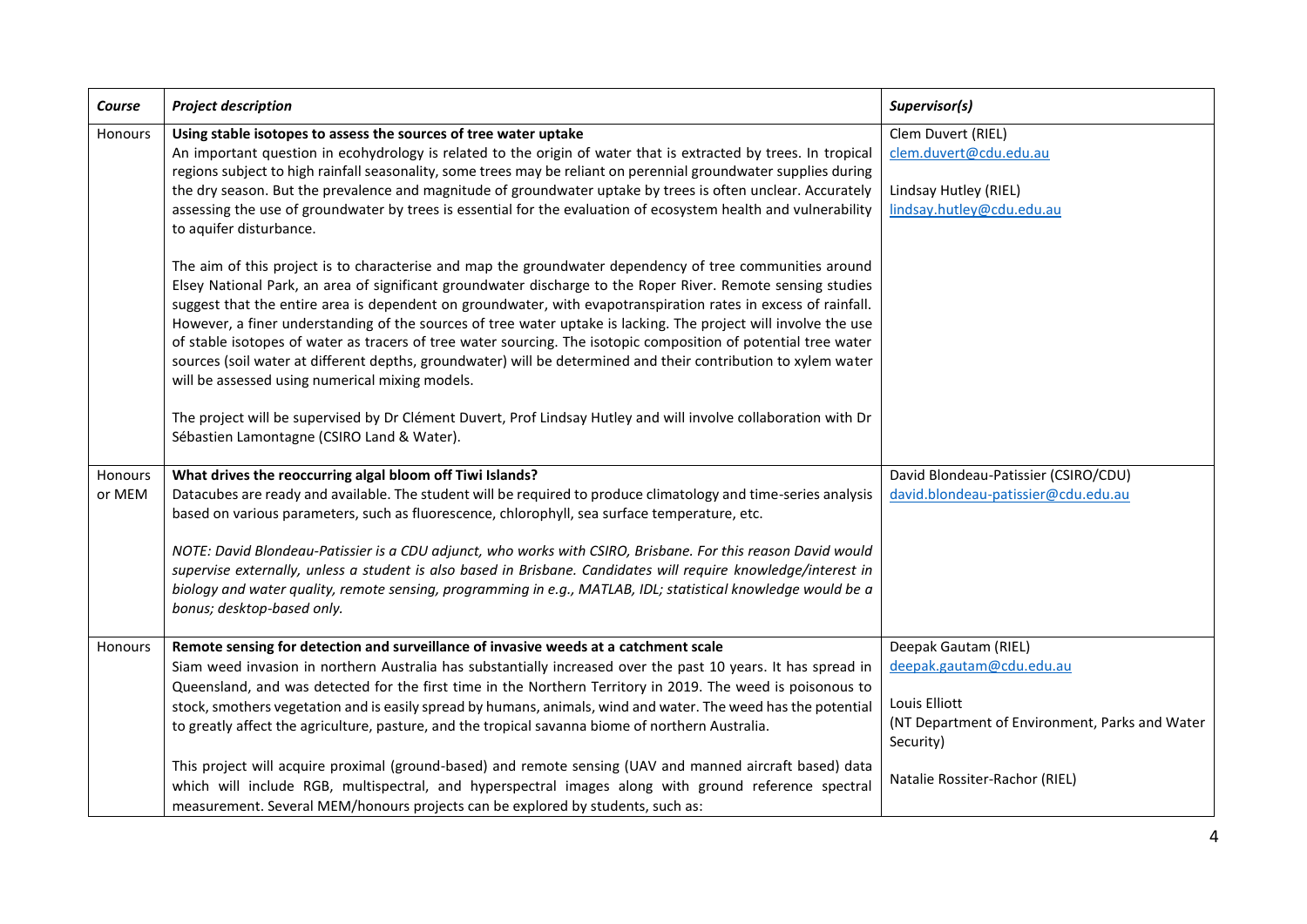| Course  | <b>Project description</b>                                                                                                                                                                                                                                                                                                                                                                                                                                                                                                                                                                                                                                                                                                                   | Supervisor(s)                                                                  |
|---------|----------------------------------------------------------------------------------------------------------------------------------------------------------------------------------------------------------------------------------------------------------------------------------------------------------------------------------------------------------------------------------------------------------------------------------------------------------------------------------------------------------------------------------------------------------------------------------------------------------------------------------------------------------------------------------------------------------------------------------------------|--------------------------------------------------------------------------------|
|         | Radiometric calibration and validation of the remotely sensed multispectral/hyperspectral images.<br>The use of calibrated multispectral imageries and object-based image analysis for weed detection.<br>Hyperspectral image classification for accurate mapping of the weed infestation in the natural<br>ecosystem.<br>UAV-based high-resolution RGB images and machine-learning techniques for weed detection.<br>The success of this project will enable us to better detect and manage high priority weeds, such as Siam weed,<br>in northern Australia.<br>Note: The applicant should have completed ENV202/502 or ENV306/506.                                                                                                        |                                                                                |
| Honours | Understanding the savanna ecosystem stress using remote sensing and eddy-covariance flux tower data                                                                                                                                                                                                                                                                                                                                                                                                                                                                                                                                                                                                                                          | Deepak Gautam (RIEL)                                                           |
| or MEM  | Canopy gas exchange is a powerful tool to understand the ecosystem stress and the response of an ecosystem<br>to climate change and/or land-use change. Responses to slow change or pulse events of different intensity and<br>duration e.g. drought or fire can be assessed. In this context, flux towers make direct measures of the exchange<br>of energy, water and carbon at an ecosystem scale. However, these measures are at single points in space and<br>to derive regional to global estimates of the ecosystem fluxes and stress, UAV and satellite remote sensing<br>methods are needed.<br>This project will be conducted using TERN's Litchfield Savanna Supersite within Litchfield National Park that RIEL<br>staff manage. | deepak.gautam@cdu.edu.au<br>Lindsay Hutley (RIEL)<br>lindsay.hutley@cdu.edu.au |
|         | Masters and Honours projects are available in this domain include:<br>> Calibration of UAV-based multispectral remote sensing with direct measures of energy, carbon and<br>water use as measured by flux towers.<br>The use of UAV-based multispectral remote sensing to estimate the vegetation stress.<br>➤<br>Use of historical weather and remote sensing data to estimate and link the ecosystem stress with long-<br>➤<br>term flux tower data.                                                                                                                                                                                                                                                                                       |                                                                                |
|         | The success of this project will mean our ability to accurately map the ecosystem stress regionally using UAV<br>and globally using satellite remote sensing.                                                                                                                                                                                                                                                                                                                                                                                                                                                                                                                                                                                |                                                                                |
|         | Note: The applicant should have completed ENV202/502 and require some experience in scripting.                                                                                                                                                                                                                                                                                                                                                                                                                                                                                                                                                                                                                                               |                                                                                |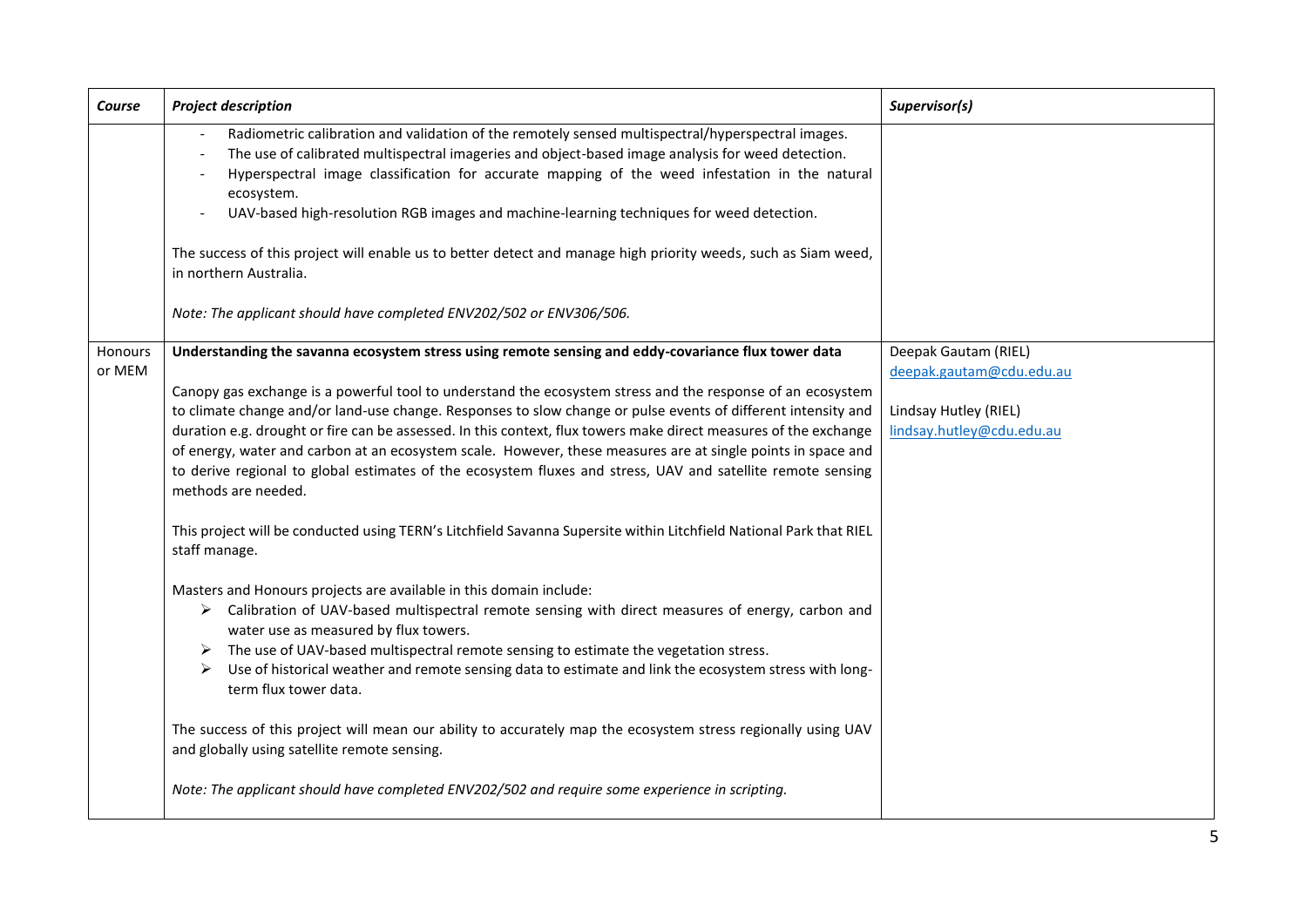| Course     | <b>Project description</b>                                                                                                                                                                                                                                                                                                                                                                                                                                                                                                                                                                                                                                                                                                                                                                                                                                                                                                                                                                                                                                                                                                                                                                                                                                                                                                                                                                                                                                                                                    | Supervisor(s)                                                                            |
|------------|---------------------------------------------------------------------------------------------------------------------------------------------------------------------------------------------------------------------------------------------------------------------------------------------------------------------------------------------------------------------------------------------------------------------------------------------------------------------------------------------------------------------------------------------------------------------------------------------------------------------------------------------------------------------------------------------------------------------------------------------------------------------------------------------------------------------------------------------------------------------------------------------------------------------------------------------------------------------------------------------------------------------------------------------------------------------------------------------------------------------------------------------------------------------------------------------------------------------------------------------------------------------------------------------------------------------------------------------------------------------------------------------------------------------------------------------------------------------------------------------------------------|------------------------------------------------------------------------------------------|
| Honours    | Applying pest bird mitigation for horticultural crops in the Top End<br>The magpie goose aggregates in large numbers in mango orchards in the Darwin peri-agricultural area. They<br>are considered a serious pest to the industry. Although a native species and keystone to the northern wetland<br>ecosystems they are culled in large numbers during the mango harvest season. Repeated efforts of deterrent<br>using visual, sound, and taste stimulus have proved to be ineffective in dispersing the birds. In this project, we<br>will trial a novel technique that will use 'fear of the unknown 'as the driver for the bird scare response. The<br>field work for this project will run over a 3-week period anytime from October through until December -<br>depending on goose aggregations. This will provide the opportunity for the candidate to undertake the field<br>work prior to commencing the Honours program. Honours is a short period of time and often students are not<br>able to undertake intensive field studies and have sufficient time to undertake detailed ecological analysis. In<br>this project the students will be able to do both. There is also the opportunity to have financial support during<br>the field data collection.<br>The student will learn ecological experimental design, camera trapping techniques, image analysis, ecological<br>statistics and scientific report writing. The candidate will be expected to work independently and safely in the | Hamish Campbell (RIEL)<br>hamish.campbell@cdu.edu.au<br>(08) 8946 6017<br>www.mlelab.com |
|            | field.                                                                                                                                                                                                                                                                                                                                                                                                                                                                                                                                                                                                                                                                                                                                                                                                                                                                                                                                                                                                                                                                                                                                                                                                                                                                                                                                                                                                                                                                                                        |                                                                                          |
| <b>MEM</b> | Applying animal movement information into threatened Ecological Community assessments and listings<br>Under the EPBC Act, threatened ecological communities are matters of national environmental significance. This<br>project will examine all current commonwealth government Ecological Community listings and tease out areas<br>where animal movement information may assist in making better decisions around ecological community<br>assessments and listing. Plus ascertain if and how the inclusion of archival movement can be better included<br>into future assessments. This project will be a desktop exercise with no field work, and the student will learn<br>skills around threatened species assessments, the EPBC Act and GIS.<br>NOTE: The student should have completed ENV508 and ENV518 (or similar).                                                                                                                                                                                                                                                                                                                                                                                                                                                                                                                                                                                                                                                                                | Hamish Campbell (RIEL)<br>hamish.campbell@cdu.edu.au<br>(08) 8946 6017<br>www.mlelab.com |
| <b>MEM</b> | Assessing the use of Remotely Piloted Aircraft (drones) in conservation biology<br>Over the last decade there has been a huge uptake in the use of autonomous technologies for Conservation<br>Biology. This smart and exciting technology is all the rage but is it actually enabling us to make better decisions<br>in Conservation Science. This project will review the current literature in regards to the use of drone technologies<br>in Conservation Biology, and assess the areas where it has been most effective, and map a pathway for future<br>research and development. The student will learn how to effectively interrogate scientific literature, data<br>analysis and synthesis and how to better undertake scientific writing.<br>NOTE: The applicant should have completed ENV508 and ENV518 (or similar).                                                                                                                                                                                                                                                                                                                                                                                                                                                                                                                                                                                                                                                                              | Hamish Campbell (RIEL)<br>hamish.campbell@cdu.edu.au<br>(08) 8946 6017<br>www.mlelab.com |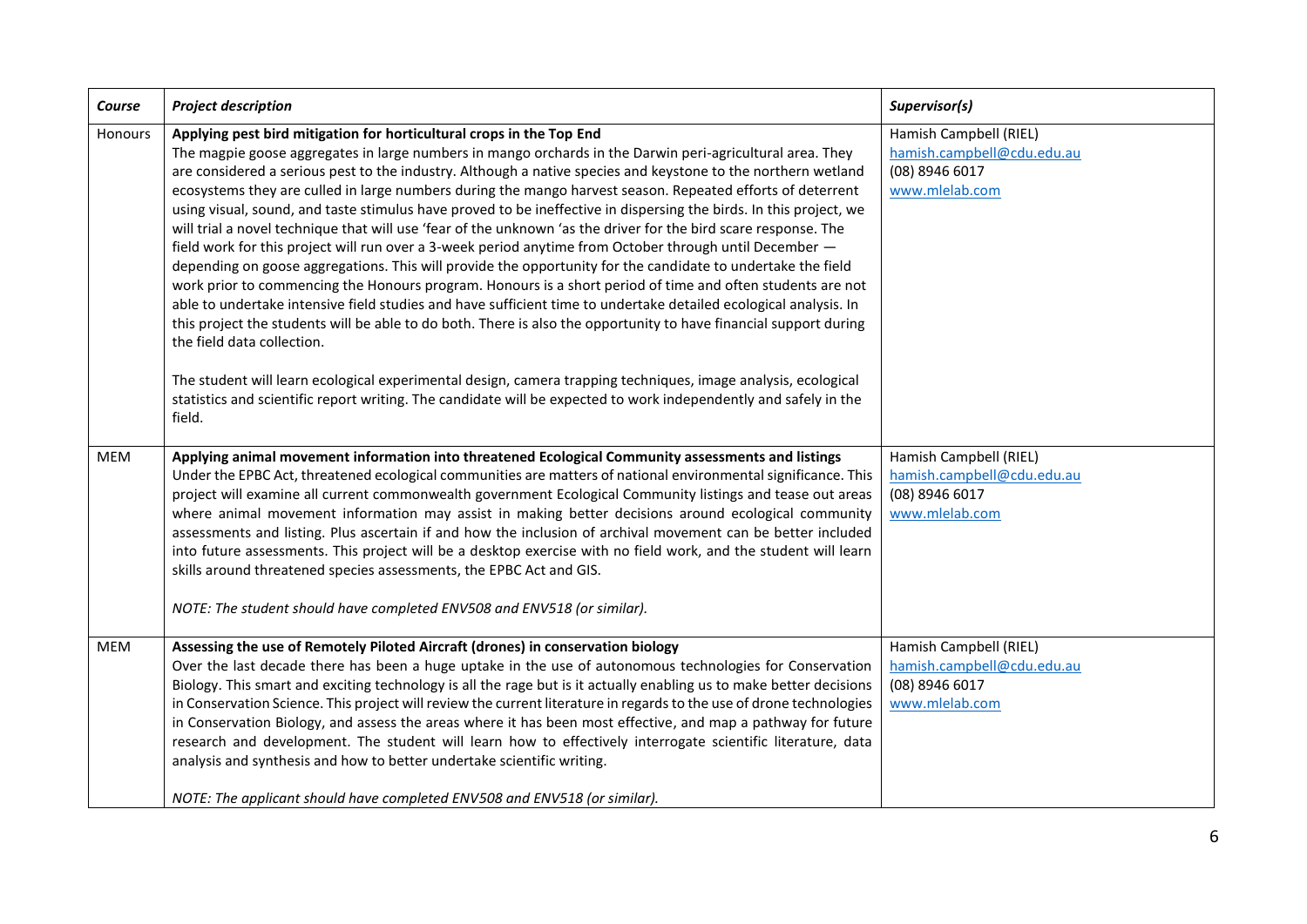| Course            | <b>Project description</b>                                                                                                                                                                                                                                                                                                                                                                                                                                                                                                                                                                                                                                                                                        | Supervisor(s)                                                                                                |
|-------------------|-------------------------------------------------------------------------------------------------------------------------------------------------------------------------------------------------------------------------------------------------------------------------------------------------------------------------------------------------------------------------------------------------------------------------------------------------------------------------------------------------------------------------------------------------------------------------------------------------------------------------------------------------------------------------------------------------------------------|--------------------------------------------------------------------------------------------------------------|
| Honours<br>or MEM | Assessing environmental change in the NT using remote sensing<br>Changes in environmental practices have resulted in large changes to rivers in the NT. This project will use<br>satellite (Landsat) imagery gathered over the past 40 years to assess differences in riparian vegetation.                                                                                                                                                                                                                                                                                                                                                                                                                        | Hamish Campbell (RIEL)<br>hamish.campbell@cdu.edu.au<br>(08) 8946 6017<br>www.mlelab.com                     |
| Honours<br>or MEM | Unmanned aerial vehicles: drone applications in the environmental sciences<br>The Movement and Landscape Ecology lab (www.mlelab.com) has a large fleet of unmanned aerial vehicles<br>(UAVs / drones) and students can design any project in the usage of UAVs for environmental management.                                                                                                                                                                                                                                                                                                                                                                                                                     | Hamish Campbell (RIEL)<br>hamish.campbell@cdu.edu.au<br>(08) 8946 6017<br>www.mlelab.com                     |
| Honours<br>or MEM | Management of feral species in the NT<br>This could be lab, desktop or field-based depending on the student, but will look into current management<br>practices around feral pigs in the NT.                                                                                                                                                                                                                                                                                                                                                                                                                                                                                                                      | Hamish Campbell (RIEL)<br>hamish.campbell@cdu.edu.au<br>(08) 8946 6017<br>www.mlelab.com                     |
| <b>MEM</b>        | Tropical crops and plant pathology<br>There are opportunities to work in the plant pathology team at NT Department of Industry, Tourism and Trade,<br>using both classical and genetic techniques. Projects available include:<br>Identification and pathogenicity of Botryosphaeriaceae species associated with dieback on mango trees<br>$\bullet$<br>and stem-end rot on mango fruits in Northern Australia.<br>Aetiology of Mango malformation disease in the Northern Territory.<br>$\bullet$<br>Taxonomy and identification of plant pathogenic fungi: microscopy, morphometry, photomicrography,<br>phylogenetics.                                                                                         | Jose Liberato<br>(NT Department of Industry, Tourism and Trade)<br>jose.liberato@nt.gov.au<br>(08) 8999 2264 |
| Honours<br>or MEM | <b>Ecosystem Services and Indigenous well-being</b><br>This project will explore and quantify links between ecosystem services (ES) and various<br>constituents of human well-being. It will offer new skills to assess the values of ES, and to link the<br>importance of managing natural resources with policy decision making.                                                                                                                                                                                                                                                                                                                                                                                | Kamaljit Sangha (RIEL)<br>kamaljit.sangha@cdu.edu.au                                                         |
| Honours<br>or MEM | Darwin Harbour water quality<br>The tropical, macro-tidal estuary of Darwin Harbour is in good condition and supports a rich biodiversity.<br>However, urban and industrial development pressures are increasing in many parts of the catchment. In 2010<br>and 2011, local beaches were closed on multiple occasions in the dry season due to elevated counts of E. coli<br>and entero- cocci. There were concerns about sewage discharges and other suspected inputs, such as urban<br>rivers and drains. The contamination may have originated from a point source, such as a waste treatment plant,<br>or a diffuse, intermittent and indirect route, that is, contamination from surrounding urban areas and | Karen Gibb (RIEL)<br>karen.gibb@cdu.edu.au<br>(08) 8946 6705<br>0421 194 455                                 |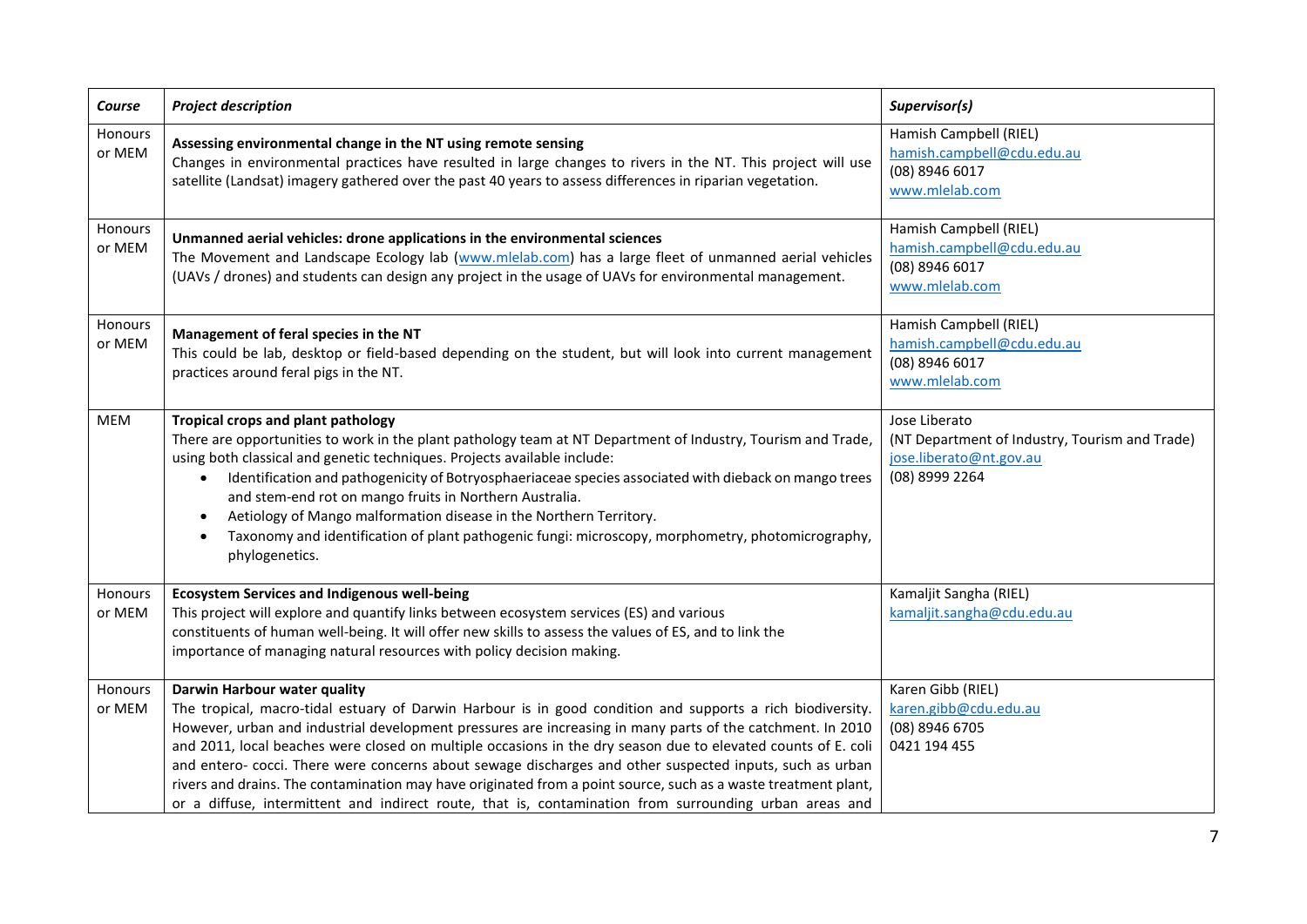| Course                          | <b>Project description</b>                                                                                                                                                                                                                                                                                                                                                                                                                                                                                                                                                                                                                                                                                                                                                              | Supervisor(s)                                        |
|---------------------------------|-----------------------------------------------------------------------------------------------------------------------------------------------------------------------------------------------------------------------------------------------------------------------------------------------------------------------------------------------------------------------------------------------------------------------------------------------------------------------------------------------------------------------------------------------------------------------------------------------------------------------------------------------------------------------------------------------------------------------------------------------------------------------------------------|------------------------------------------------------|
|                                 | agricultural land that may include faeces from humans and other animals. Furthermore, environmental strains<br>may have contributed to elevated counts. Identifying pollution hotspots will allow a more targeted approach to<br>harbour water quality monitoring.                                                                                                                                                                                                                                                                                                                                                                                                                                                                                                                      |                                                      |
|                                 | This project will use existing bacterial and nutrient data from the 2010-2011 beach closure event to explore<br>water quality in Darwin Harbour, identify pollution hotspots, critically analyse the use of E. coli and enterococci<br>for water quality assessment and compare to other harbours. The student will be responsible for understanding<br>and analysing the data within the broader context of harbour-scale water quality assessment. Critical analysis<br>will be a key part of this project which will require an extensive analysis of relevant literature and a willingness<br>to pose questions and hypotheses.                                                                                                                                                     |                                                      |
|                                 | NOTE: There is no requirement for students to participate in fieldwork to undertake this project.                                                                                                                                                                                                                                                                                                                                                                                                                                                                                                                                                                                                                                                                                       |                                                      |
| Honours<br>or MEM               | The thermal ecology of three species of geckos<br>CDU's Casuarina Campus is home to three common species of gecko that inhabit different microclimates. This<br>project will explore the thermal options and preferences of these nocturnal lizards by using a combination of<br>field (CDU Casuarina Campus) and laboratory measurements and experiments. The project's scope is flexible<br>and could be changed to accommodate either an Honours project or a shorter MEM project. It would involve a<br>willingness to spend some time collecting data at night as well as spending some whole days in the laboratory.                                                                                                                                                              | Keith Christian (RIEL)<br>keith.christian@cdu.edu.au |
| MEM (or<br>possibly<br>Honours) | The seasonal use of nesting mounds by Orange-footed Scrub fowl<br>Camera traps have been deployed at three different scrub fowl mounds on or near CDU's Casuarina Campus for<br>more than a year. A very large number of pictures are available for analysis to determine the extent to which<br>the birds use the mounds at different times of the year, and for what purposes. A MEM project would be a desk-<br>based project examining the photos and analysing the resulting data. However, the project could also be<br>expanded into an Honours project by including field observations of the birds' behaviour as well as exploring the<br>data from the wildlife cameras.<br>NOTE: There is no requirement for students to participate in fieldwork to undertake this project. | Keith Christian (RIEL)<br>keith.christian@cdu.edu.au |
| Honours<br>or MEM               | Evaporative water loss and thermoregulation in invertebrate animals<br>Evaporative water loss (EWL) can be experimentally measured in controlled conditions that can be compared<br>against environmental variables (such as temperature, season, etc.) or across species. Similarly, thermal<br>selection can be measured in the laboratory and can be compared between species or evaluated against<br>temperatures selected in the wild. Possible study animals include: hermit crabs; wolf spiders or other terrestrial<br>spiders; scorpions; land snails; millipedes or centipedes; stag beetles.                                                                                                                                                                                 | Keith Christian (RIEL)<br>keith.christian@cdu.edu.au |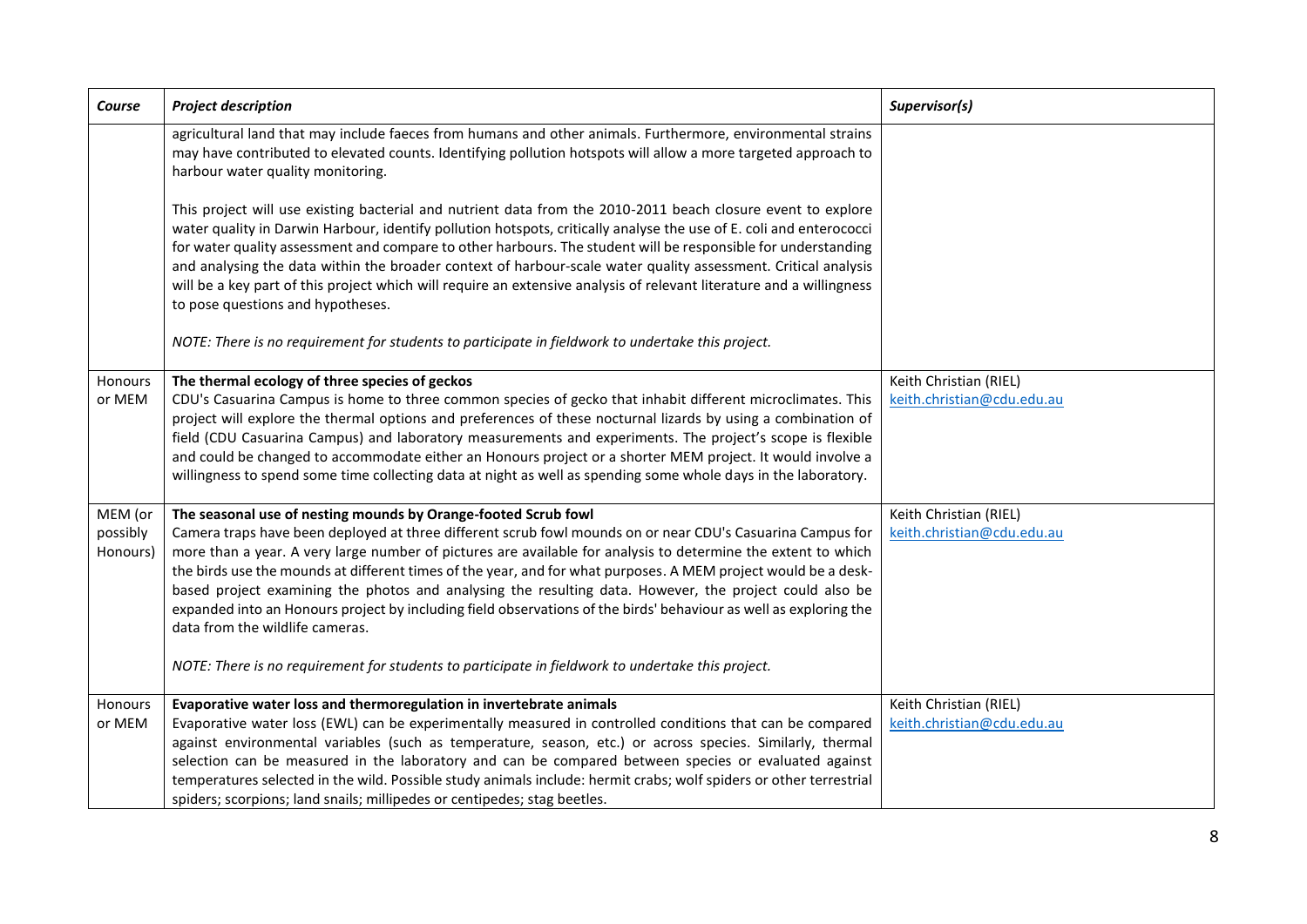| Course            | <b>Project description</b>                                                                                                                                                                                                                                                                                                                                                                                                                                                                                                                                                                                                                                                                                                                                                                                                                                                                                                                                                                                                                                                                                                                                                                                                                                         | Supervisor(s)                                        |
|-------------------|--------------------------------------------------------------------------------------------------------------------------------------------------------------------------------------------------------------------------------------------------------------------------------------------------------------------------------------------------------------------------------------------------------------------------------------------------------------------------------------------------------------------------------------------------------------------------------------------------------------------------------------------------------------------------------------------------------------------------------------------------------------------------------------------------------------------------------------------------------------------------------------------------------------------------------------------------------------------------------------------------------------------------------------------------------------------------------------------------------------------------------------------------------------------------------------------------------------------------------------------------------------------|------------------------------------------------------|
|                   |                                                                                                                                                                                                                                                                                                                                                                                                                                                                                                                                                                                                                                                                                                                                                                                                                                                                                                                                                                                                                                                                                                                                                                                                                                                                    |                                                      |
| Honours<br>or MEM | How important is evaporative water loss from the eyes of reptiles and amphibians?<br>The eyes of most terrestrial animals are a measurable (and sometimes significant source of water loss because<br>they are wet surfaces. As long as the eyes are open, they will be subject to evaporative water loss (EWL). For<br>most lizards, which tend to have dry skins that have a high resistance to water loss, the eyes are a significant<br>source of EWL. However, they have some control over this loss by having the ability to close their eyes, which<br>greatly reduces the exposure of these wet surfaces. However, Geckos do not have eyelids and cannot close their<br>eyes. They do, however, have scale over the eye called a "spectacle". It has been assumed that the spectacle<br>has a resistance to EWL similar to that of the body scales. If that were true, then eyes would not be a particularly<br>important source of EWL in geckos, and, we would expect the eye temperature of a gecko to be similar to the<br>skin temperature of the gecko because they would both be evaporating at a similar rate.                                                                                                                                     | Keith Christian (RIEL)<br>keith.christian@cdu.edu.au |
|                   | We have been studying EWL in geckos in a bigger project comparing genetic diversity with physiological<br>flexibility. As part of that study, we have employed the use of high-resolution infrared photography to measure<br>skin temperature, and we have found that, for geckos in an air stream, eye temperatures are lower than nearby<br>skin temperature. This indicates that the spectacle is not as resistant to EWL as the body integument and scales.<br>In retrospect, this is not surprising because work from the 1960s showed that the low EWL of reptile skin was<br>primarily due to a lipid layer in the skin, not to the scales. It therefore seems that: (1) the eyes of geckos have<br>water loss rates greater than the water loss across their skin, (2) but gecko eye EWL is probably less than that of<br>the open eyes of lizards with eyelids; and (3) eye EWL in geckos may be a significant source of EWL relative to<br>their total EWL. Given that EWL from gecko eyes will occur 24 h/day as opposed to other lizards that may have<br>their eyes shut a significant part of 24 h day, it would be interesting to compare eye EWL in different types of<br>lizards on both an instantaneous basis and integrated across a 24 h day. |                                                      |
|                   | Two different projects could be developed from this:<br>The significance of evaporative water loss from the eyes of geckos. The data for this project have been<br>(1)<br>collected, but not analysed. Thus, it would be a desktop study reducing the data, solving some equations<br>for water loss from eyes and whole geckos and evaluating the relative contribution of eye water loss.<br>Comparisons across species with different body sizes and habitats are also possible.<br>A comparison of the rates of evaporative water loss from the eyes of ectothermic vertebrates with<br>(2)<br>different eye and skin characteristics, including: (1) geckos that do not have eyelids, but have a spectacle<br>(eye scale) on their eyes, (2) lizards that do have eyelids but no spectacle, (3) frogs with low cutaneous<br>resistance to water loss, and (4) frogs with high cutaneous resistance to water loss. The water loss of the<br>eyes could be measured along with total water loss so that the contribution of eye water loss could be<br>calculated and evaluated with respect to the different eye and skin characteristics. This project would                                                                                                  |                                                      |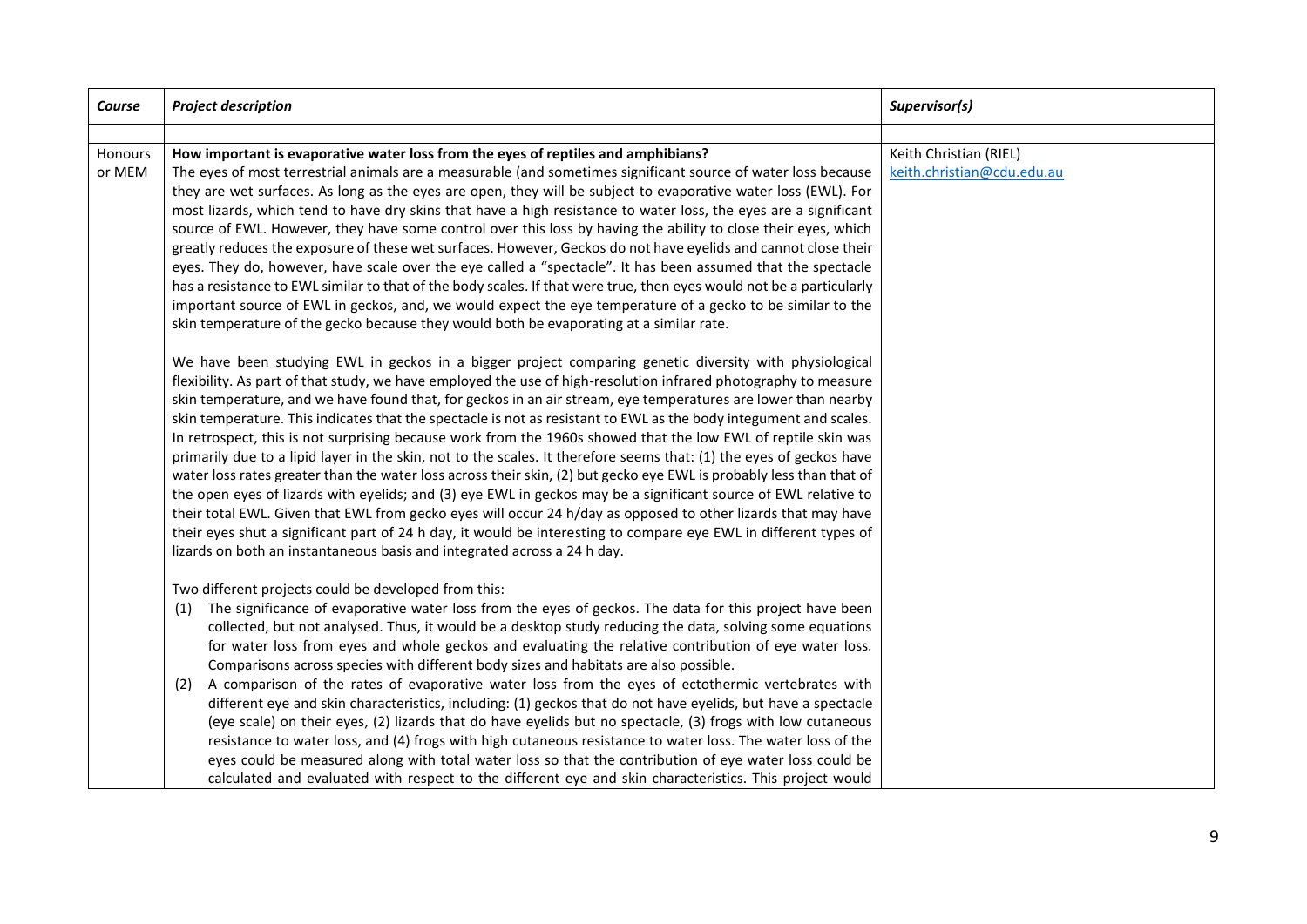| Course            | <b>Project description</b>                                                                                                                                                                                                                                                                                                                                                                                                                                                                                                                                                                                                                                                                                                                                                                                                                                                                                                                                                                  | Supervisor(s)                                                                                          |
|-------------------|---------------------------------------------------------------------------------------------------------------------------------------------------------------------------------------------------------------------------------------------------------------------------------------------------------------------------------------------------------------------------------------------------------------------------------------------------------------------------------------------------------------------------------------------------------------------------------------------------------------------------------------------------------------------------------------------------------------------------------------------------------------------------------------------------------------------------------------------------------------------------------------------------------------------------------------------------------------------------------------------|--------------------------------------------------------------------------------------------------------|
|                   | require laboratory experiments, and animal ethics approval would have to be obtained before the data<br>could be collected (except for the geckos, which have been measured).                                                                                                                                                                                                                                                                                                                                                                                                                                                                                                                                                                                                                                                                                                                                                                                                               |                                                                                                        |
|                   | NOTE: The applicant should have completed (or be currently enrolled in) ENV206 (or similar).                                                                                                                                                                                                                                                                                                                                                                                                                                                                                                                                                                                                                                                                                                                                                                                                                                                                                                |                                                                                                        |
| Honours<br>or MEM | Remotely sensing an ecological tipping point: mass mangrove tree dieback in the Gulf of Carpentaria,<br>causality and recovery<br>While mangroves are superbly adapted to the intertidal zone, there was an unprecedented mangrove dieback<br>event stretching 1000 km across the Gulf of Carpentaria in 2015/2016 due to climate change.<br>This project will use historical and current remote sensing data to examine the spatial and temporal nature of                                                                                                                                                                                                                                                                                                                                                                                                                                                                                                                                 | Lindsay Hutley (RIEL)<br>lindsay.hutley@cdu.edu.au<br>Deepak Gautam (RIEL)<br>deepak.gautam@cdu.edu.au |
|                   | cover change following this event. The extent of dieback has been investigated already and now attention needs<br>to focus on the rate and spatial distribution of recovery that will inform us of the resilience of this coastal system<br>following major ecosystem failure due to climate change.<br>NOTE: Experience in managing and analysis of remote sensing imagery essential.                                                                                                                                                                                                                                                                                                                                                                                                                                                                                                                                                                                                      |                                                                                                        |
|                   |                                                                                                                                                                                                                                                                                                                                                                                                                                                                                                                                                                                                                                                                                                                                                                                                                                                                                                                                                                                             |                                                                                                        |
| Honours<br>or MEM | Sensitivity of riparian tree flora to magnesium sulphate associated with the Ranger Uranium mine<br>closure, Kakadu National Park<br>Current understanding of ecohydrological properties of Top End vegetation suggests spring-feed monsoon vine<br>forests and riparian vegetation have a high groundwater dependence. Contamination of surface groundwater<br>post-rehabilitation of the Ranger site could therefore have significant impact on riparian vegetation and thus<br>impact stream health. Environmental isotopes and tritium analysis will be used to quantify groundwater<br>dependence of riparian vegetation in the Magela Creek catchment, Kakadu NP / Ranger Project Area. This<br>knowledge will be coupled with sensitivity testing of common riparian woody species to MgSO <sub>4</sub> to provide a risk<br>assessment of impact from surface and/or groundwater egress of mine-related contaminants.<br>NOTE: Experience in managing and analysing data essential. | Lindsay Hutley (RIEL)<br>lindsay.hutley@cdu.edu.au                                                     |
| <b>MEM</b>        | Native stingless bee ecology: can they be effective pollinators in rambutan?<br>Native stingless bees (Tetragonula spp.) are abundant in Top End environments. Locally they are also known as<br>sugar bag or sweat bees and they can regularly be found nesting wall cavities and upturned containers as well<br>as trees and termite mounds. To date, ecological research has focused on stingless bee species restricted to the<br>east coast of Australia where they are cultivated in home gardens and used commercially in the pollination of<br>macadamias and other crops. Our research program is investigating stingless bee ecology of NT endemics,<br>flowering phenology of rambutans and developing apiculture techniques to build stingless bee numbers for                                                                                                                                                                                                                  | Mary Finlay-Doney<br>(NT Department of Industry, Tourism and Trade)<br>mary.finlay-doney@nt.gov.au     |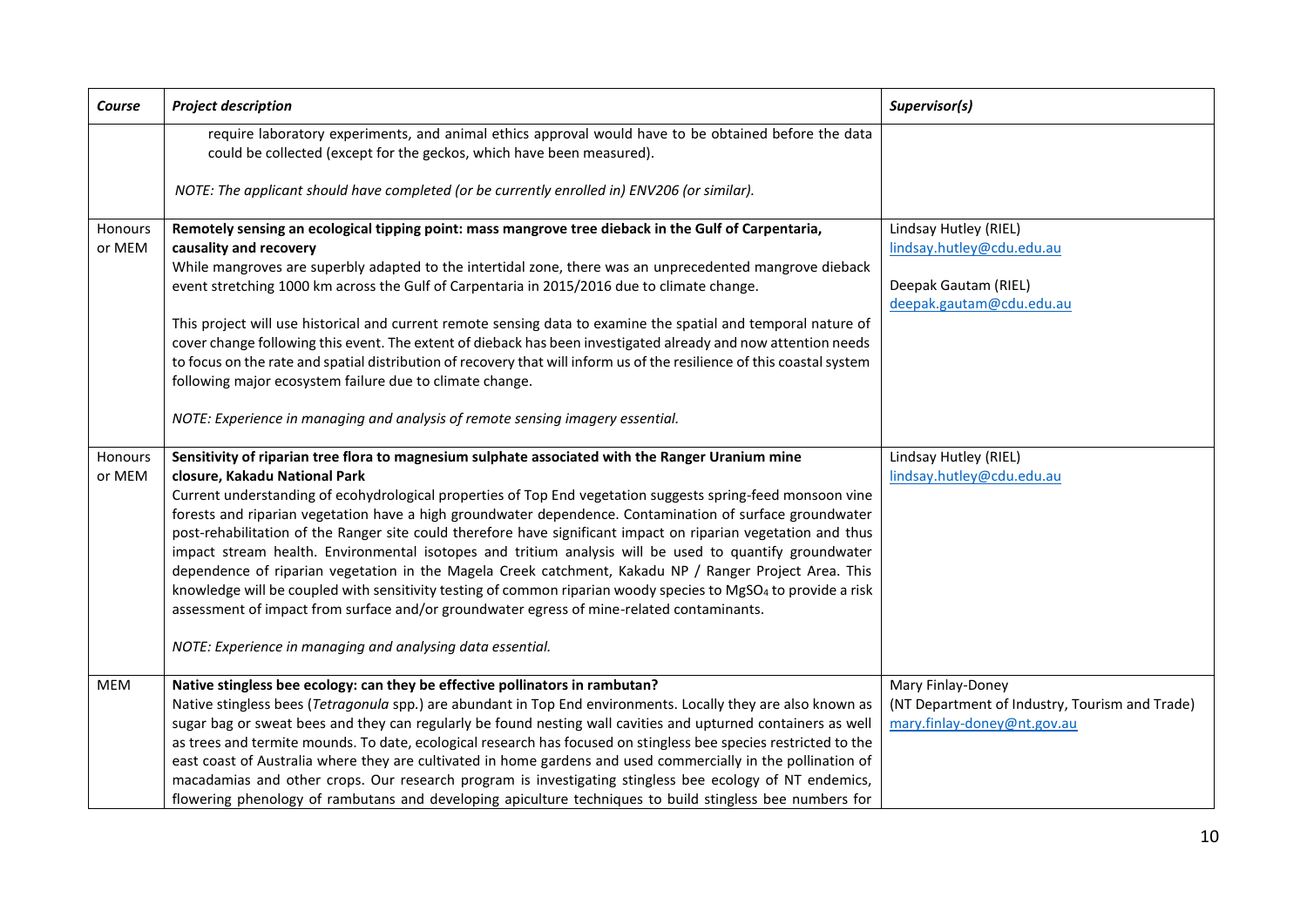| Course  | <b>Project description</b>                                                                                                                                                                                                                                                                                                                                                                                                                                                                                                                                                                                                                                                                                                                                                                                                                                                                                                                                                                                                                                                                                                                                                                                                                                                                                                                                                                                                                                                                                                                                | Supervisor(s)                                                                                                                                                                                            |
|---------|-----------------------------------------------------------------------------------------------------------------------------------------------------------------------------------------------------------------------------------------------------------------------------------------------------------------------------------------------------------------------------------------------------------------------------------------------------------------------------------------------------------------------------------------------------------------------------------------------------------------------------------------------------------------------------------------------------------------------------------------------------------------------------------------------------------------------------------------------------------------------------------------------------------------------------------------------------------------------------------------------------------------------------------------------------------------------------------------------------------------------------------------------------------------------------------------------------------------------------------------------------------------------------------------------------------------------------------------------------------------------------------------------------------------------------------------------------------------------------------------------------------------------------------------------------------|----------------------------------------------------------------------------------------------------------------------------------------------------------------------------------------------------------|
|         | managed pollination in rambutan orchards. If you're interested in learning to identify stingless bees, measuring<br>hive activity, learning apiculture practices or monitoring flower receptivity and fruit set please get in touch.<br>Student projects can be tailored to interests and time available.                                                                                                                                                                                                                                                                                                                                                                                                                                                                                                                                                                                                                                                                                                                                                                                                                                                                                                                                                                                                                                                                                                                                                                                                                                                 |                                                                                                                                                                                                          |
| Honours | The association of melioidosis with soil disturbance and the weather in Darwin<br>Melioidosis is a severe infectious disease affecting humans and animals in Northern Australia. It is caused by the<br>soil bacterium Burkholderia pseudomallei. Cases mainly occur during the wet season and there is a strong<br>association with rainfall. We hypothesize that large-scale soil disturbance and earthworks during large<br>construction projects also increase the melioidosis incidence rate locally.<br>This is a desktop-based project with RIEL and Menzies School of Health Research. There is a spatial data<br>component where the student will extract spatiotemporal data from historical archives of satellite data and<br>compute indices for changes in vegetation and earthworks followed by a biostatistical component performing<br>timeseries analyses to assess whether melioidosis incidence rates are associated with soil disturbance and the<br>weather.<br>NOTE: The applicant should have completed (or be currently enrolled in) ENV306/ENV506 ("Environmental<br>Monitoring and Modelling") and ENV311/511 ("Real-World Statistics and Data Reasoning") (or similar). Interest<br>in learning and using various biostatistical techniques in R is essential.                                                                                                                                                                                                                                                                 | Mirjam Kaestli<br>(RIEL, Menzies)<br>mirjam.kaestli@cdu.edu.au<br>(08) 8946 7638<br>Deepak Gautam<br>(RIEL)<br>deepak.gautam@cdu.edu.au<br><b>Bart Currie</b><br>(Menzies)<br>bart.currie@menzies.edu.au |
| Honours | Toxic trace metals in Australia's cities and towns<br>Many people are unaware of just how ubiquitous toxic trace metals (lead and others) are in the environment.<br>Emitted to the atmosphere by coal burning, metal smelting and transport, these metals travel large distances<br>and have been found at greater than natural concentrations as far afield as Antarctica, the remote ocean and<br>Australia's iconic Snowy Mountains. In terms of impacts on humans it is the concentration of these metals in the<br>environments we are exposed to everyday - our homes, gardens, workplaces and playgrounds - that is probably<br>of most interest. We have found surprisingly high levels of toxic trace metals in children's playgrounds in urban<br>environments. Previous studies have documented elevated levels of lead on playgrounds in industrial centres<br>with a known history of metal pollution - such as former mining or smelting towns. However, we don't fully<br>understand the distribution and concentration of metal pollutants in urban environments more generally $-$ in<br>the cities and towns where we live. This project aims to quantify the concentration of metal pollutants on<br>children's playgrounds in urban environments. This project forms part of a larger project building an Australia<br>wide data base of metal concentrations - this honours project will preferably focus on Darwin and it's<br>surroundings but there is potential to undertake this project externally in the students home town. | Nicola Stromsoe (RIEL)<br>nicola.stromsoe@cdu.edu.au<br>(08) 8946 6527                                                                                                                                   |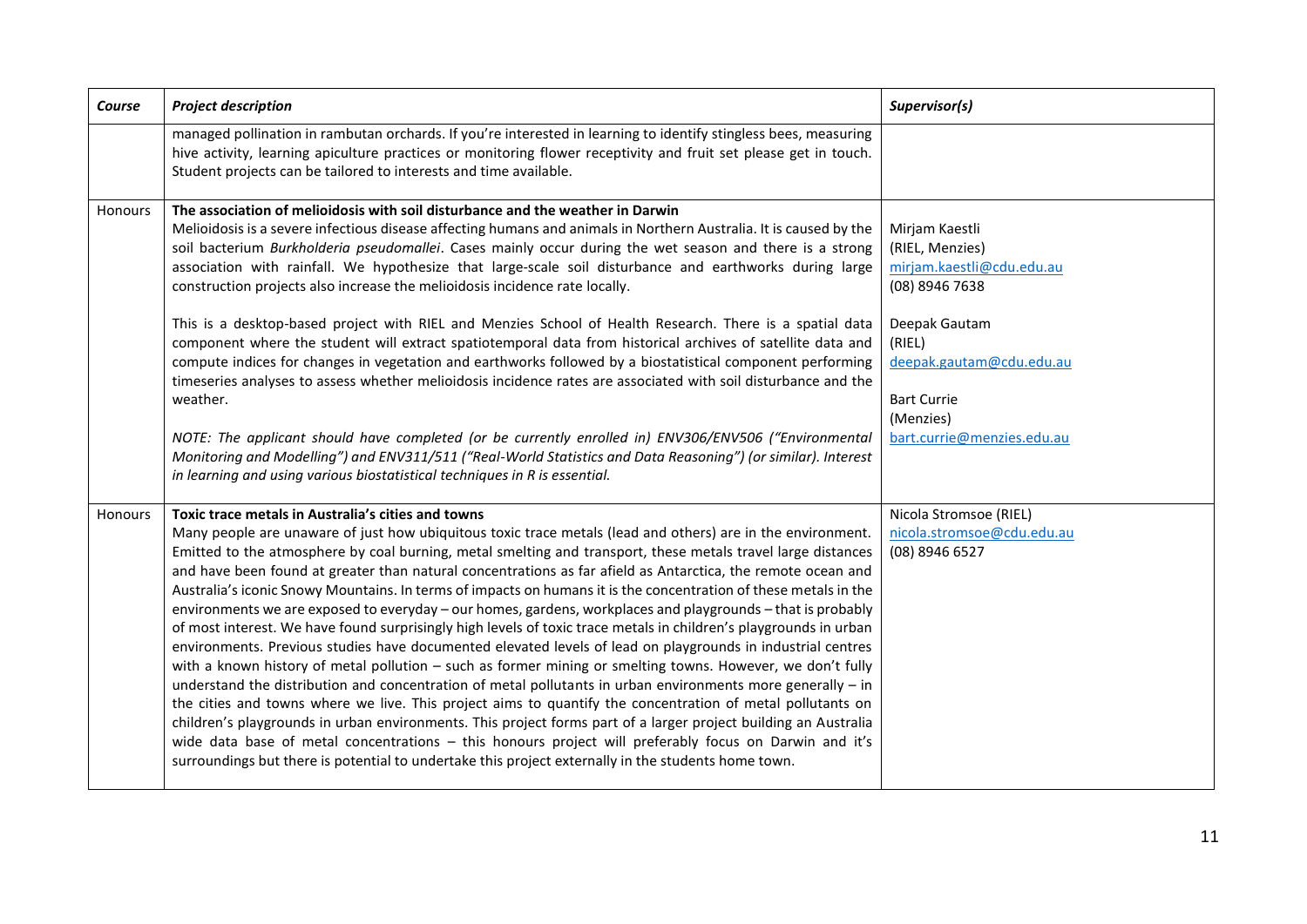| Course     | <b>Project description</b>                                                                                                                                                                                                                                                                                                                                                                                                                                                                                                                                                                                                                                                                                                                                                                                                                                                                                                                                                                                                                                                                                                                                                                                                                                                                                                                                                                                                                                                                                                                                                                                                                                                                                                                                                                                                                                                                                                                                                                                                                                                                                                                                                   | Supervisor(s)                                                          |
|------------|------------------------------------------------------------------------------------------------------------------------------------------------------------------------------------------------------------------------------------------------------------------------------------------------------------------------------------------------------------------------------------------------------------------------------------------------------------------------------------------------------------------------------------------------------------------------------------------------------------------------------------------------------------------------------------------------------------------------------------------------------------------------------------------------------------------------------------------------------------------------------------------------------------------------------------------------------------------------------------------------------------------------------------------------------------------------------------------------------------------------------------------------------------------------------------------------------------------------------------------------------------------------------------------------------------------------------------------------------------------------------------------------------------------------------------------------------------------------------------------------------------------------------------------------------------------------------------------------------------------------------------------------------------------------------------------------------------------------------------------------------------------------------------------------------------------------------------------------------------------------------------------------------------------------------------------------------------------------------------------------------------------------------------------------------------------------------------------------------------------------------------------------------------------------------|------------------------------------------------------------------------|
|            | Necessary skills or knowledge: Basic (1 <sup>st</sup> year) university chemistry knowledge, the ability to work independently<br>(with guidance) to develop a robust sampling strategy, the ability to collect samples from a range of urban<br>environments, the ability to follow protocol to collect and maintain 'clean' samples, basic maths skills, skills in<br>excel or R and GIS or the ability to learn them.<br>Methodological approach: Develop a sampling strategy to reliably quantify trace metal concentrations on<br>children's playgrounds in Darwin and its surroundings (or other towns and cities), undertake a literature review<br>to develop a database of comparable measurements, analyse data to determine concentrations, spatial patterns<br>and potential for harm of toxic trace metals in urban environments.                                                                                                                                                                                                                                                                                                                                                                                                                                                                                                                                                                                                                                                                                                                                                                                                                                                                                                                                                                                                                                                                                                                                                                                                                                                                                                                                |                                                                        |
| Honours    | Drivers of water variability in Australia's wet-dry tropics<br>The variability of water presence and quantity in the rivers, wetlands and aquifers of Australia's wet-dry tropics<br>has a profound effect on the plants, animals and people that rely on them for survival. It is often assumed that<br>the wet-dry tropics are buffered from the effects of dry periods experienced elsewhere in Australia by the annual<br>tropical wet-season - which replenishes environmental water stores. However, recent dryer than usual wet<br>seasons have highlighted the fact that the wet season may not be as reliable as is often assumed - which could<br>impact the availability of water through the dry season and even into subsequent years. While we understand<br>the link between larger scale climate drivers (such as the El Niño-Southern Oscillation) and the year to year<br>variability rainfall in the top end, we don't really know how variability in these systems impacts the presence<br>and quantity of surface water - that is water in wetlands and stream habitats important to plants and animals.<br>The amount of rainfall which appears in these surface habitats is likely to be modulated by the impacts of<br>catchment configuration and connectivity between groundwater and surface water stores. The aim of this<br>project is to understand long term, year-to-year variability of surface water variability in the wet dry tropics and<br>its climatic controls.<br>Necessary skills or knowledge: Some understanding of climate and hydrology. Basic maths skills. The capacity to<br>learn new statistical techniques and implement them in the relevant software.<br>Methodological approach: Undertake a literature review to identify suitable statistical techniques to analyse<br>streamflow variability and its relationship with relevant climate drivers (e.g. the El Niño-Southern Oscillation,<br>Indian Ocean Dipole), Identify and obtain data on streamflow and climate driver indices, using publicly accessible<br>data, Use statistical analysis to determine relationships between streamflow and climate drivers. | Nicola Stromsoe (RIEL)<br>nicola.stromsoe@cdu.edu.au<br>(08) 8946 6527 |
| <b>MEM</b> | What do we know about changes to water availability and ecosystems in northern Australia prior to the<br>instrumental record (anytime between 100 and 71 000 years ago)?                                                                                                                                                                                                                                                                                                                                                                                                                                                                                                                                                                                                                                                                                                                                                                                                                                                                                                                                                                                                                                                                                                                                                                                                                                                                                                                                                                                                                                                                                                                                                                                                                                                                                                                                                                                                                                                                                                                                                                                                     | Nicola Stromsoe (RIEL)<br>nicola.stromsoe@cdu.edu.au<br>(08) 8946 6527 |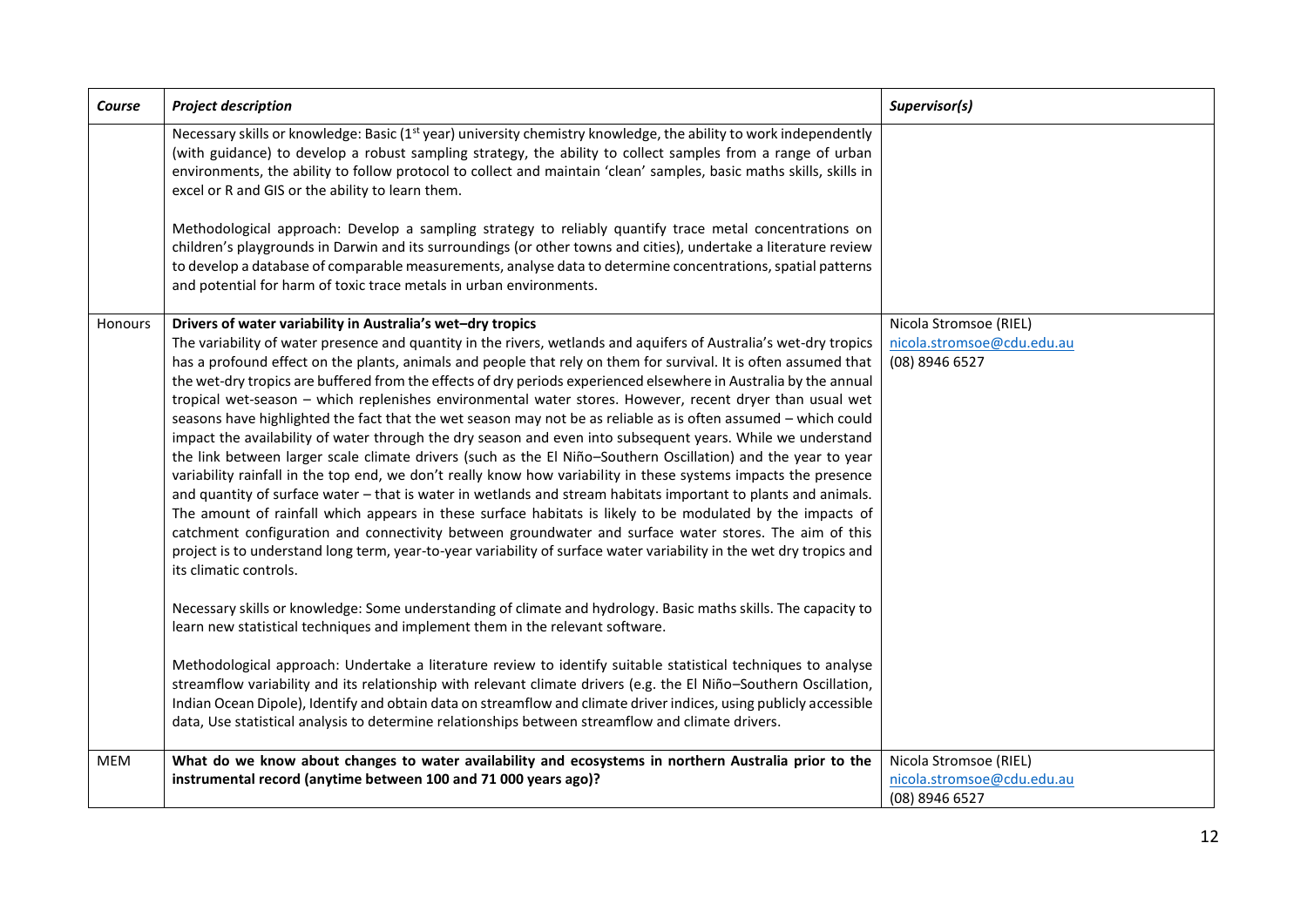| Course            | <b>Project description</b>                                                                                                                                                                                                                                                                                                                                                                                                                                                                                                                                                                                                                                                                                                                                                                                                                                                                     | Supervisor(s)                                                                                        |
|-------------------|------------------------------------------------------------------------------------------------------------------------------------------------------------------------------------------------------------------------------------------------------------------------------------------------------------------------------------------------------------------------------------------------------------------------------------------------------------------------------------------------------------------------------------------------------------------------------------------------------------------------------------------------------------------------------------------------------------------------------------------------------------------------------------------------------------------------------------------------------------------------------------------------|------------------------------------------------------------------------------------------------------|
|                   | Variability in water presence and quantity has a profound effect on Australia's plants and animals. Over the long<br>term, patterns of water availability drive changes in the distribution and abundance of the living organisms and<br>result in local and regional vegetation shifts. Scientists use a variety of proxies to reconstruct these changes from<br>times prior to the development instrumental rainfall databases and ecosystem monitoring. So far however,<br>there have been fewer reconstructions undertaken for northern Australia than for other parts of the continent.<br>This project will search the scientific literature for evidence of past change in northern Australia's hydroclimate<br>and associated ecological responses to construct a picture of how our environment has changed through time<br>and to better understand the potential for future change. |                                                                                                      |
| Honours<br>or MEM | Quantifying taxonomic bias in the northern Australia fauna<br>Why are some animals more studied than others? Our knowledge of Australia's wildlife ecology is very uneven,<br>which has significant consequences for their conservation. This desktop-based project aims to unravel what<br>makes a species popular for research using text-mining and functional-trait approaches combined. Importantly,<br>this project will quantify the gaps of knowledge between the well- and poorly-known species that will help set<br>up priorities for future research.<br>This study is taxa specific (e.g. either mammals, birds, fish, or another group of the student's choice). It will focus<br>primarily on Northern Australia, with the potential to expand Australia-wide.                                                                                                                  | Osmar Luiz (RIEL)<br>osmar.luizjunior@cdu.edu.au                                                     |
| Honours           | Assemblage structure of Darwin's urban coral reefs using drones<br>Some of Darwin's urban beaches, such as Nightcliff, East Point, and others, bear shallow coastal coral reefs that<br>are very little studied because it is dangerous to dive, and the water is relatively turbid most of the time. By<br>taking advantage of Darwin's broad tidal range, this study aims to use drone generated imagery at the short<br>time windows when extreme low spring tides expose these reefs out of the water to study the species<br>composition and spatial structure of their coral colonies.                                                                                                                                                                                                                                                                                                   | Osmar Luiz (RIEL)<br>osmar.luizjunior@cdu.edu.au<br>Deepak Gautam (RIEL)<br>deepak.gautam@cdu.edu.au |
| Honours           | Understanding the diet of freshwater fishes through stomach content analysis<br>Northern Australia hosts the highest diversity of freshwater fishes that are, at the same time, the least known<br>in the whole country. This project aims to use legacy frozen fish stomachs from a previous project to shed light<br>on the diet patterns of some of the most iconic fishes in the Northern Territory, such as the barramundi, the<br>archerfish, catfishes and fifteen other species. These fishes were sampled across five rivers basins and all<br>seasons, making it possible to determine potential changes in diet that might be related to distinct river flow<br>conditions and wet-dry seasonal variability.                                                                                                                                                                        | Osmar Luiz (RIEL)<br>osmar.luizjunior@cdu.edu.au                                                     |
| Honours<br>or MEM | Research trends, knowledge gaps and future directions in feral cat research                                                                                                                                                                                                                                                                                                                                                                                                                                                                                                                                                                                                                                                                                                                                                                                                                    | Osmar Luiz (RIEL)<br>osmar.luizjunior@cdu.edu.au                                                     |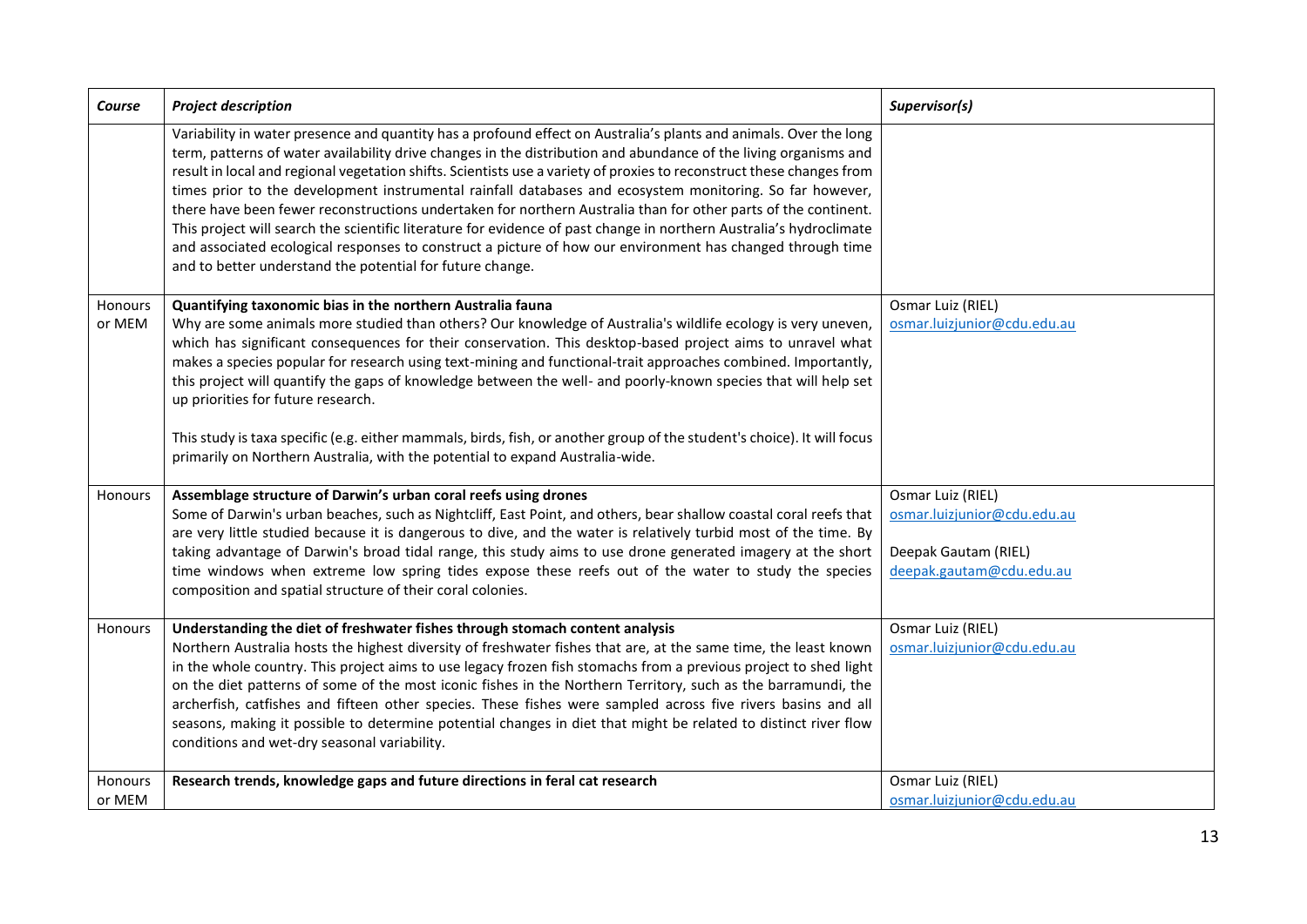| Course            | <b>Project description</b>                                                                                                                                                                                                                                                                                                                                                                                                                                                                                                                                                                                                                                                                                                                                                                                                                                                                                                                                                                                                                                                                                                                                                                                                                                                                                                                                           | Supervisor(s)                                                  |
|-------------------|----------------------------------------------------------------------------------------------------------------------------------------------------------------------------------------------------------------------------------------------------------------------------------------------------------------------------------------------------------------------------------------------------------------------------------------------------------------------------------------------------------------------------------------------------------------------------------------------------------------------------------------------------------------------------------------------------------------------------------------------------------------------------------------------------------------------------------------------------------------------------------------------------------------------------------------------------------------------------------------------------------------------------------------------------------------------------------------------------------------------------------------------------------------------------------------------------------------------------------------------------------------------------------------------------------------------------------------------------------------------|----------------------------------------------------------------|
|                   | Domestic cats (Felis catus) are among the most abundant carnivores on earth. The impacts of free-roaming cats,<br>both owned and feral, on wildlife and policies trying to tackle the problem have been well-documented in<br>hundreds of papers. Those papers cover various subjects published in journals specialized in diverse topics such<br>as biological conservation, applied ecology, environmental management, public health, ethics, veterinary<br>medicine, animal welfare, and others. The quantity of papers published associated with the broad thematic<br>range threatens researchers capacity to keep up with the research field, a phenomenon known as 'information<br>overload'. This desktop-based project aims to make sense of the disparate scientific literature about feral cats<br>using a machine-learning approach called 'topic modelling'. Topic modelling is a bottom-up approach to<br>literature reviews that automatically uncover hidden thematic structures from collections of texts. Topic<br>modelling help elucidate the key ideas within a set of articles. It provides insight into the development of a<br>scientific field, detects gaps in knowledge and suggests changes in research priorities with greater speed and<br>quantitative rigour than would otherwise be possible through traditional narrative reviews. | <b>Brett Murphy (RIEL)</b><br>brett.murphy@cdu.edu.au          |
| Honours           | <b>Conservation genetics of rock-rats</b><br>Australia's rock-rats (Zyzomys) are a fantastic genus of native rodents found through rocky country in northern<br>and central Australia. This project will use genetic data to understand evolutionary relationships among species<br>and genetic diversity within populations of rock-rat species. This can help us understand the importance of<br>particular locations for conservation of genetic diversity in declining mammals and also provide insights into<br>whether populations in certain areas are more resilient to environmental threats (genetic data can be used to<br>understand changes in population size). The project will be supervised by Prof. Sam Banks, Dr Brenton von<br>Takach Dukai and involve collaboration with external scientists. There will be opportunities for field work,<br>laboratory work and data analysis.                                                                                                                                                                                                                                                                                                                                                                                                                                                                | Sam Banks (RIEL)<br>sam.banks@cdu.edu.au                       |
| Honours<br>or MEM | Native rice transpiration and photosynthesis evaluation under different environmental conditions<br>Stomatal conductance is the key factor regulating transpiration and subsequently water use in agricultural<br>ecosystems. The objectives of this study are to evaluate the dependency of stomatal conductance on<br>phenological and environmental factors considered most important in determining stomatal aperture, viz. leaf<br>ageing, photosynthetic active radiation, temperature, vapour pressure deficit, soil water potential and time of<br>day. Gas exchange measurements will be collected using an Infrared Gas Analyser (IRGA) under a wide range of<br>phenological and environmental conditions. This would be a on a field trial at Coastal Plains and cosupervised<br>by Dr Alireza Houshmandfar, Cropping Group Leader, Department of Industry, Tourism and Trade. Operational<br>funding is supported by a Future Food Systems, Cooperative Research Centre grant to CDU.                                                                                                                                                                                                                                                                                                                                                                   | Sean Bellairs (RIEL)<br>Sean.bellairs@cdu.edu.au; 08 8946 6070 |
| MEM               | Pest management for Australian native rice under cultivation<br>Australian native rices are abundant and widespread across northern Australia, particularly in the NT. There are<br>three native species in northern Australia, Oryza meridionals, O. rufipogon and O. australiensis. These wild                                                                                                                                                                                                                                                                                                                                                                                                                                                                                                                                                                                                                                                                                                                                                                                                                                                                                                                                                                                                                                                                     | Sean Bellairs (RIEL)<br>Sean.bellairs@cdu.edu.au; 08 8946 6070 |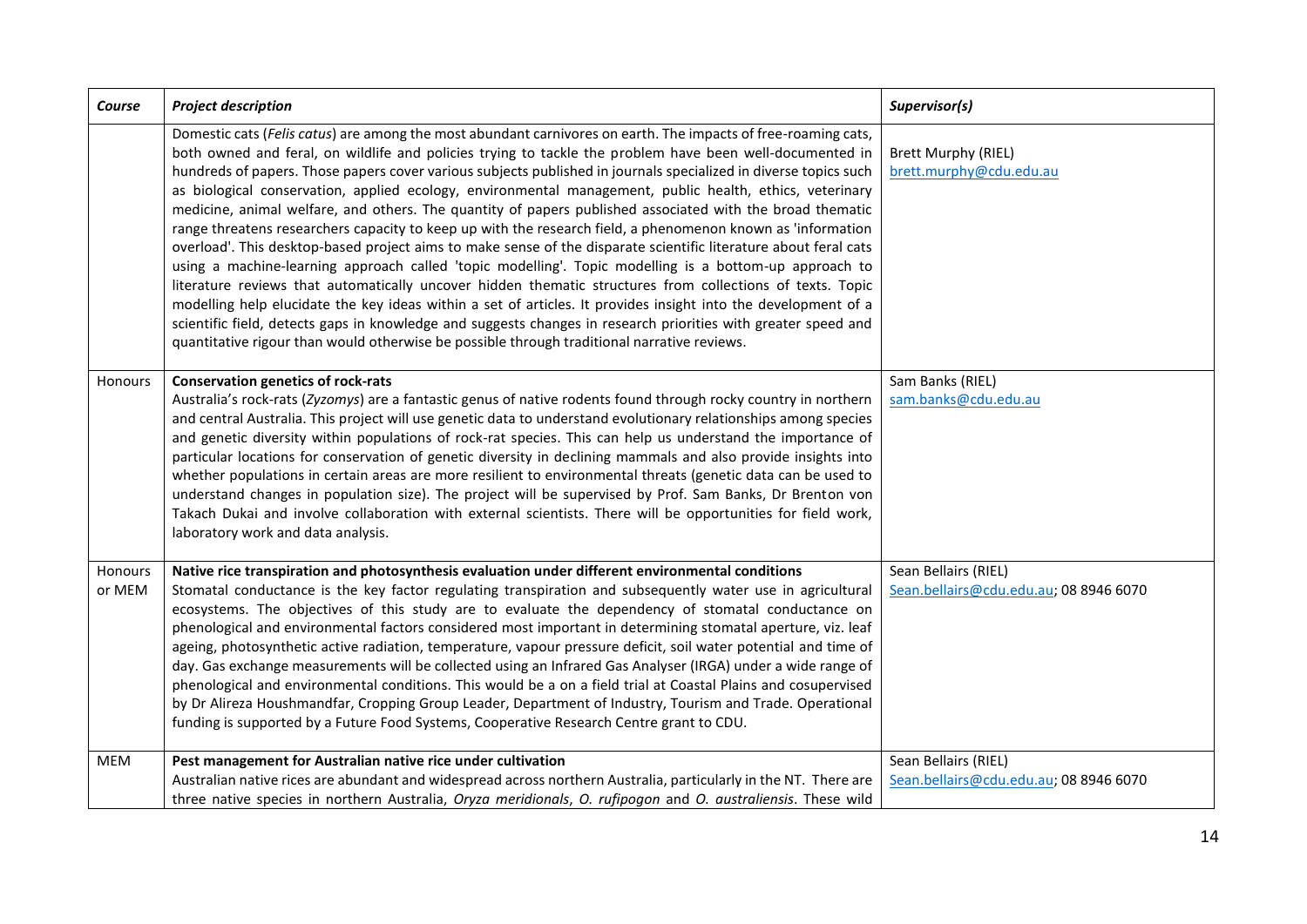| Course            | <b>Project description</b>                                                                                                                                                                                                                                                                                                                                                                                                                                                                                                                                                                                                                                                                                                                                                                                                                                                                                                                                                                                                                                                                        | Supervisor(s)                                                                                                                                                                                                                                                                   |
|-------------------|---------------------------------------------------------------------------------------------------------------------------------------------------------------------------------------------------------------------------------------------------------------------------------------------------------------------------------------------------------------------------------------------------------------------------------------------------------------------------------------------------------------------------------------------------------------------------------------------------------------------------------------------------------------------------------------------------------------------------------------------------------------------------------------------------------------------------------------------------------------------------------------------------------------------------------------------------------------------------------------------------------------------------------------------------------------------------------------------------|---------------------------------------------------------------------------------------------------------------------------------------------------------------------------------------------------------------------------------------------------------------------------------|
|                   | relatives of cultigen rice comprise a globally significant source of new genes for breeding O. sativa (cultigen rice).<br>They also have economic potential as a high-value, low-volume and culturally-identified specialty food product.                                                                                                                                                                                                                                                                                                                                                                                                                                                                                                                                                                                                                                                                                                                                                                                                                                                         | Penny Wurm (RIEL)<br>Penny.wurm@cdu.edu.au; 08 8946 6355                                                                                                                                                                                                                        |
|                   | This project is part of a larger project investigating the commercialisation of Australian native rice. Pilot studies<br>indicate that in order to be commercialised, cultivation will be required, because supply from wild harvesting is<br>not reliable. For this reason, RIEL is conducting nursery trials to learn more about native rice performance under<br>nursery and field trial conditions. Under nursery conditions we have found a number of invertebrate pests in<br>rice grown in our preliminary trials.<br>This MEM project will investigate pest management for cultivation of Australian native rice. It is expected that<br>native rice will be tolerant of some level of predation by native "pests". It may be that native rice is a preferred<br>host for other pests. The research will involve the collection and identification of pests, creation of an<br>invertebrate pest library, a review of pest management options for the pests identified, and trials of these<br>management options, focusing on integrated pest management (IPM), under nursey conditions. | The project will also involve collaboration with<br>entomologists and agronomists in NT Department<br>of Industry, Tourism and Trade.<br>For more information visit the project website at<br>https://www.cdu.edu.au/riel/research/australian-<br>native-rice-commercialisation |
|                   | Thes student must be located in Darwin.                                                                                                                                                                                                                                                                                                                                                                                                                                                                                                                                                                                                                                                                                                                                                                                                                                                                                                                                                                                                                                                           |                                                                                                                                                                                                                                                                                 |
| Honours<br>or MEM | Agronomy and commercialisation of Australian native rice<br>This project is currently focussing on the agronomy of Australian native rice, via a series of nursery experiments<br>focussing on soil properties and agronomic performance, seedling establishment, etc. There is also scope for<br>other projects focussing on supply chain development, markets etc.                                                                                                                                                                                                                                                                                                                                                                                                                                                                                                                                                                                                                                                                                                                              | Sean Bellairs (RIEL)<br>sean.bellairs@cdu.edu.au<br>Penny Wurm (RIEL)<br>penny.wurm@cdu.edu.au                                                                                                                                                                                  |
| Honours<br>or MEM | Trends in magnetic termite abundance in the Greater Darwin region<br>This project will draw on an historical dataset of magnetic termite mounds to determine trends in growth and<br>abundance.<br>Magnetic termite mounds are icons of the Top End savannas. Some evidence suggests that individual mounds<br>may stand for at least centuries, possibly millennia, and that recruitment of new mounds is incredibly infrequent.<br>A dataset of measured mounds from the mid-2000s will be used to assess changes in the last 17 years that will<br>allow some of these hypotheses to be tested, and whether the population of magnetic mounds is being<br>sustained.                                                                                                                                                                                                                                                                                                                                                                                                                           | Stephen Garnett (RIEL)<br>stephen.garnett@cdu.edu.au                                                                                                                                                                                                                            |
| Honours<br>or MEM | Global trends in the legal protection of wildlife<br>This project draws on a global dataset of wildlife protection legislation to understand the coverage and biases<br>of legislative instruments designed to protect wildlife                                                                                                                                                                                                                                                                                                                                                                                                                                                                                                                                                                                                                                                                                                                                                                                                                                                                   | Stephen Garnett (RIEL)<br>stephen.garnett@cdu.edu.au                                                                                                                                                                                                                            |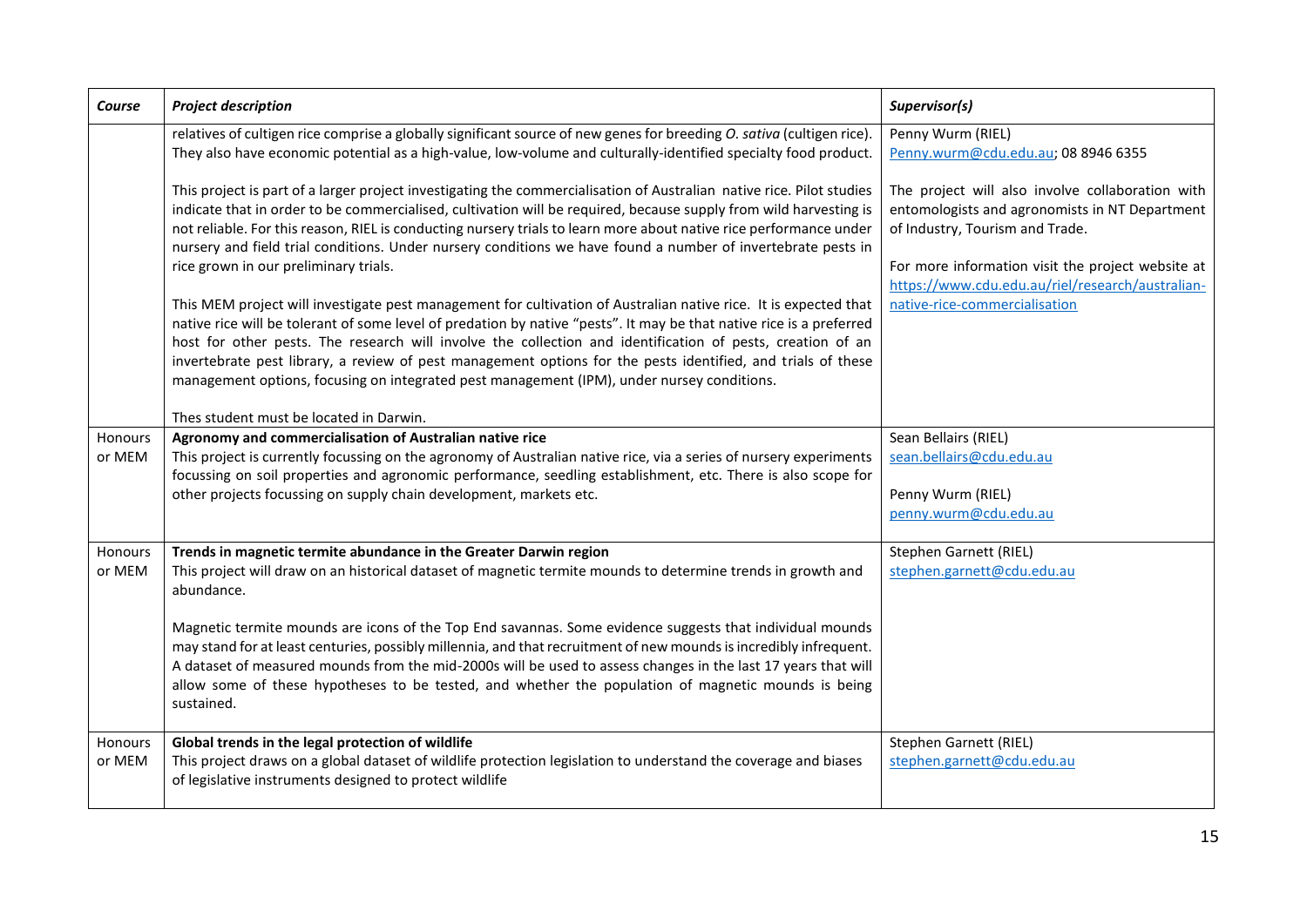| Course            | <b>Project description</b>                                                                                                                                                                                                                                                                                                                                                                                                                                                                                                                                                                                                                                                                                                                                                                                                                                                                                                                                                                                                                                                                                                                                                                                                                                                                                                                                                                    | Supervisor(s)                                        |
|-------------------|-----------------------------------------------------------------------------------------------------------------------------------------------------------------------------------------------------------------------------------------------------------------------------------------------------------------------------------------------------------------------------------------------------------------------------------------------------------------------------------------------------------------------------------------------------------------------------------------------------------------------------------------------------------------------------------------------------------------------------------------------------------------------------------------------------------------------------------------------------------------------------------------------------------------------------------------------------------------------------------------------------------------------------------------------------------------------------------------------------------------------------------------------------------------------------------------------------------------------------------------------------------------------------------------------------------------------------------------------------------------------------------------------|------------------------------------------------------|
|                   | Almost every country has a list of species protected under its legislation. Commonly, however, such lists are out<br>of date taxonomically and in terms of the risk posed to the species that are listed. They also tend to be biased<br>towards mammals and birds and ignore many of the most threatened taxa in other animal classes, or plants. A<br>dataset is available on almost all the world's wildlife legislation that has never been analysed. Identifying<br>legislative shortfalls will help countries improve their lists, and, through that, the species that are listed.                                                                                                                                                                                                                                                                                                                                                                                                                                                                                                                                                                                                                                                                                                                                                                                                      |                                                      |
| Honours<br>or MEM | Population trends of a grassland migratory shorebird in northern Australia<br>The aim of this project is to examine the trends in Little Curlew (Numenius minutus) populations across northern<br>Australia using records from online databases, atlases and counts from historical literature.<br>There are grave concerns for the species, with many close relatives declining rapidly in abundance in flyways<br>across the world, but without robust monitoring data it is difficult to confirm any trend predictions. Like other<br>migratory shorebirds, the species faces many threats: effects from climate change, alteration of habitat on<br>breeding grounds, reduction in the availability of food resources, development of habitat on core staging<br>grounds in the Yellow Sea region, pesticides and fertilisers on agricultural grounds where birds feed, and hunting.<br>Grassland shorebirds such as the Little Curlew are difficult to monitor because of their nomadic movements<br>across the non-breeding grounds in response to rainfall events and food availability; consequently these<br>shorebirds have received less monitoring attention. Because of this and the lack of knowledge on this species,<br>using records from online databases, bird atlases and historic literature allows an inexpensive method of<br>assessing the species' trends over time. | Stephen Garnett (RIEL)<br>stephen.garnett@cdu.edu.au |
| Honours<br>or MEM | Population trends of a grassland migratory shorebird in northern Australia<br>The aim of this project is to examine the trends in Little Curlew (Numenius minutus) populations across northern<br>Australia using records from online databases, atlases and counts from historical literature.<br>The global population estimate for the Little Curlew is currently 141,000, with some suggestion that the species<br>may be declining. However without robust monitoring data it is difficult to confirm any trend predictions. Like<br>other migratory shorebirds, the species faces many threats: effects from climate change, alteration of habitat<br>on breeding grounds, reduction in the availability of food resources, development of habitat on core staging<br>grounds in the Yellow Sea region, pesticides and fertilisers on agricultural grounds where birds feed, and hunting.<br>Grassland shorebirds such as the Little Curlew are difficult to monitor because of their nomadic movements<br>across the non-breeding grounds in response to rainfall events and food availability; consequently these<br>shorebirds have received less monitoring attention. Because of this and the lack of knowledge on this species,                                                                                                                                                   | Stephen Garnett (RIEL)<br>stephen.garnett@cdu.edu.au |